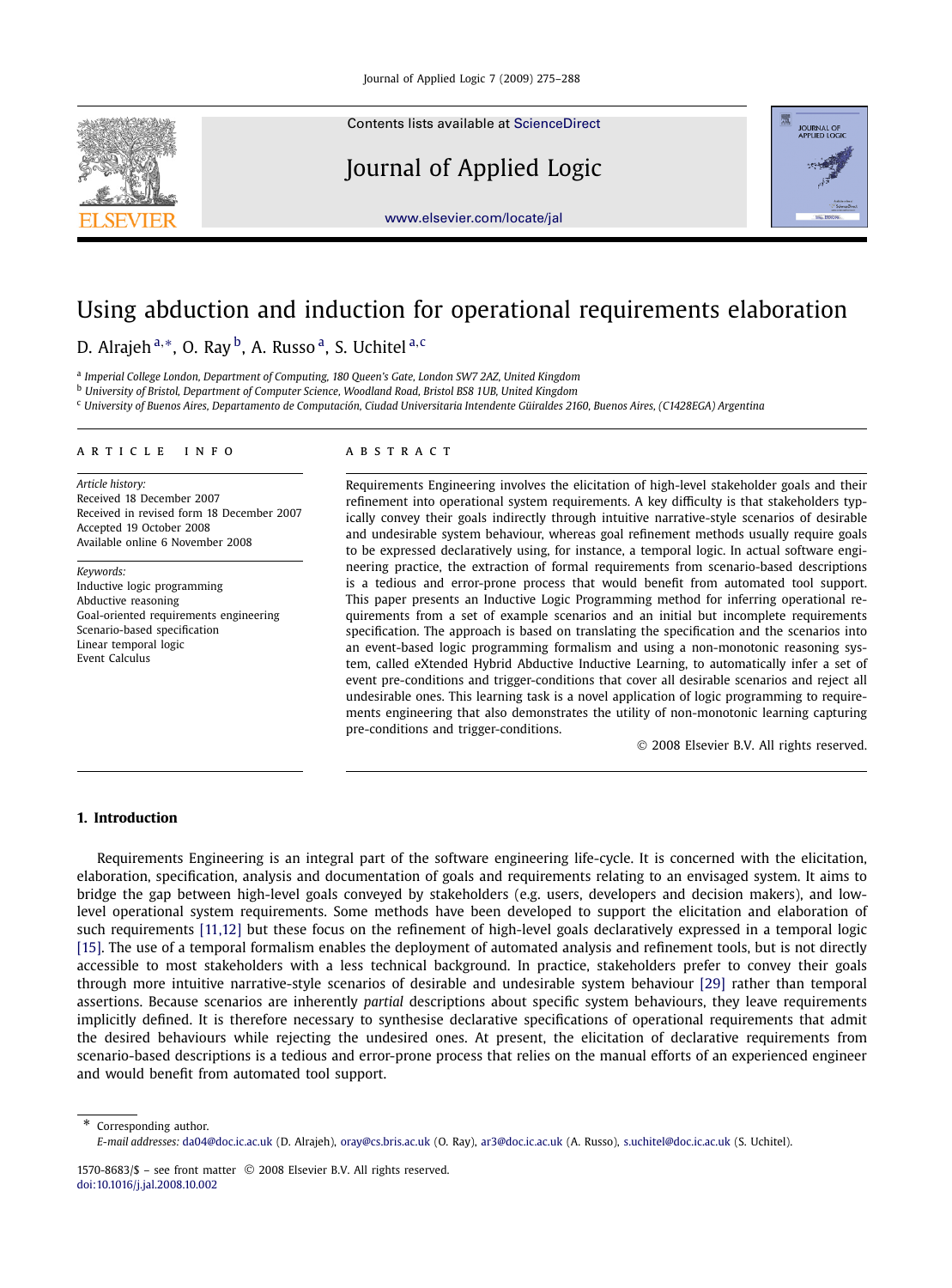This paper provides an Inductive Logic Programming (ILP) approach [\[21\]](#page-13-0) for *extracting* operational requirements from example scenarios and an initial but incomplete system specification. The approach presented here extends the one introduced in [\[1\],](#page-13-0) which used a non-monotonic ILP system to learn a particular type of requirements, called event *pre-conditions* [\[12\],](#page-13-0) from example scenarios and a partial system specification. In this paper, we show how this technique can be extended to learn another class of operational requirements called event *trigger-conditions* [\[12\].](#page-13-0) Intuitively, pre-conditions state that a certain event *should not* happen in some situations, while *trigger-conditions* state that an event *must* happen in some other situations.

The scenarios from which operational requirements are extracted represent examples of desirable and undesirable system behaviour. Scenarios are sequences of events that can either occur in the environment or be performed by the system. Desirable behaviour is represented by *positive scenarios*, which are sequences of events that are consistent with the system specification. Undesirable behaviour is represented by *negative scenarios*, which are sequences of events that are not consistent with the system specification. A partial system specification is also given as input to our approach in order to represent any initial but incomplete knowledge of the envisioned system and its environment.

The task is to complete the specification by learning a set of missing event pre-conditions and trigger-conditions that cover all of the positive scenarios, but none of the negative ones. To achieve this, we show how the partial specification and scenarios can be expressed in Linear Temporal Logic (LTL) [\[15\]](#page-13-0) and automatically transformed into an ILP representation based on the Event Calculus (EC) framework [\[7,16\]](#page-13-0) by means of a sound translation process. Because this representation makes essential use of negation in formalising the effects and non-effects of actions, the resulting problem is inherently non-monotonic. The main challenge is to learn general pre-conditions and trigger-conditions expressed not in terms of specific sequences of actions, but expressed in terms of the relevant effects of those actions.

We show that, under the stable model semantics [\[5\]](#page-13-0) for logic programs with negation, the stable models of the transformed program correspond to the temporal models of the original specification. We then use the non-monotonic learning system called eXtended Hybrid Abductive Inductive Learning (XHAIL) [\[23,24\]](#page-13-0) to generalise the scenarios with respect to the initial requirements specification. The abuctive component of XHAIL generates a ground unit explanation of the example scenario. This preliminary explanation is then generalised by XHAIL's inductive component to produce the final hypothesis. In this way, XHAIL integrates assumption-based and generalisation-based inference within a coherent non-monotonic learning framework. The language bias of XHAIL is defined so as to allow the inference of pre-conditions and trigger-conditions. We show that once the EC clauses learnt by XHAIL are translated back to LTL formulae, they provide a *correct extension* of the given partial system specifications with respect to the given example scenarios.

The paper is organized as follows. Section 2 presents the relevant background material on Inductive Logic Programming, XHAIL, Linear Temporal Logic, and the Event Calculus. Section [3](#page-4-0) describes the main features of our approach and presents some results on the soundness of the translation process of LTL requirements specifications into EC logic programs and on the correspondence between LTL and EC extensions of the initial specification. Section [4](#page-9-0) provides an illustrative case study involving a Mine Pump controller, where event pre-conditions and trigger-conditions are simultaneously learned using the XHAIL system. A summary and some remarks about related and future work conclude the paper.

#### **2. Background**

This section introduces the necessary background material. After a summary of general notation and terminology, we describe the two logic-based formalisms used in our approach: Linear Temporal Logic, for expressing requirements specifications, and the Event Calculus for reasoning logically about action and change.

# *2.1. Notation and terminology*

A term is either a constant, a variable or a compound term  $f(t_1, \ldots, t_n)$  where f is a function symbol and  $t_i$  is a term. A *literal* is an atomic formula  $p(t_1, \ldots, t_n)$ , also called an atom or a positive literal, or its negation, *not*  $p(t_1, \ldots, t_m)$ , also called a negative literal, where  $p$  is a predicate symbol,  $t_i$  is a term and *not* is the negation as failure operator. We use (*not*) *p* to refer to either the atom p *or* the negative literal *not p* of that atom. A *clause* is an expression of the form  $\phi \leftarrow \psi_1, \ldots, \psi_n$  where  $\phi$  is an atom (called the head atom) and  $\psi_i$  is a literal (called a body literal). A clause is *ground* if it contains no variables. A clause is *definite* if all of its body literals are positive. The *empty clause* is denoted □ and represents the truth value *false*. A *goal clause* is a clause ( $\leftarrow \psi_1, \ldots, \psi_n$ ) with an empty head. A *logic program* is set of clauses. A definite logic program is a program in which all clauses are definite. A normal logic program is one in which the clauses are of the form  $A \leftarrow B_1, \ldots, B_n$ , not  $C_1, \ldots, \text{not } C_m$  where  $A$  is the *head atom*,  $B_i$  are *positive body literals*, and *not*  $C_j$  are *negative body literals*.

A (Herbrand) *model I* of a normal logic program, *Π*, is a set of ground atoms such that, for each ground instance *G* of a clause in *Π*, *I* satisfies the head of *G* whenever it satisfies the body. A model *I* is *minimal* if it does not strictly include any other model. Definite programs always have a unique minimal model. Normal programs may have instead one, none, or several minimal models. It is *customary* to identify a certain subset of these models, called *stable models*, as the possible meanings of the program. Given a normal logic program *Π*, the *reduct* of *Π* with respect to *I*, denoted *Π <sup>I</sup>* , is the program obtained from the ground instances of *Π* by (a) removing all clauses with a negative literal *not a* in its body where *a* ∈ *I*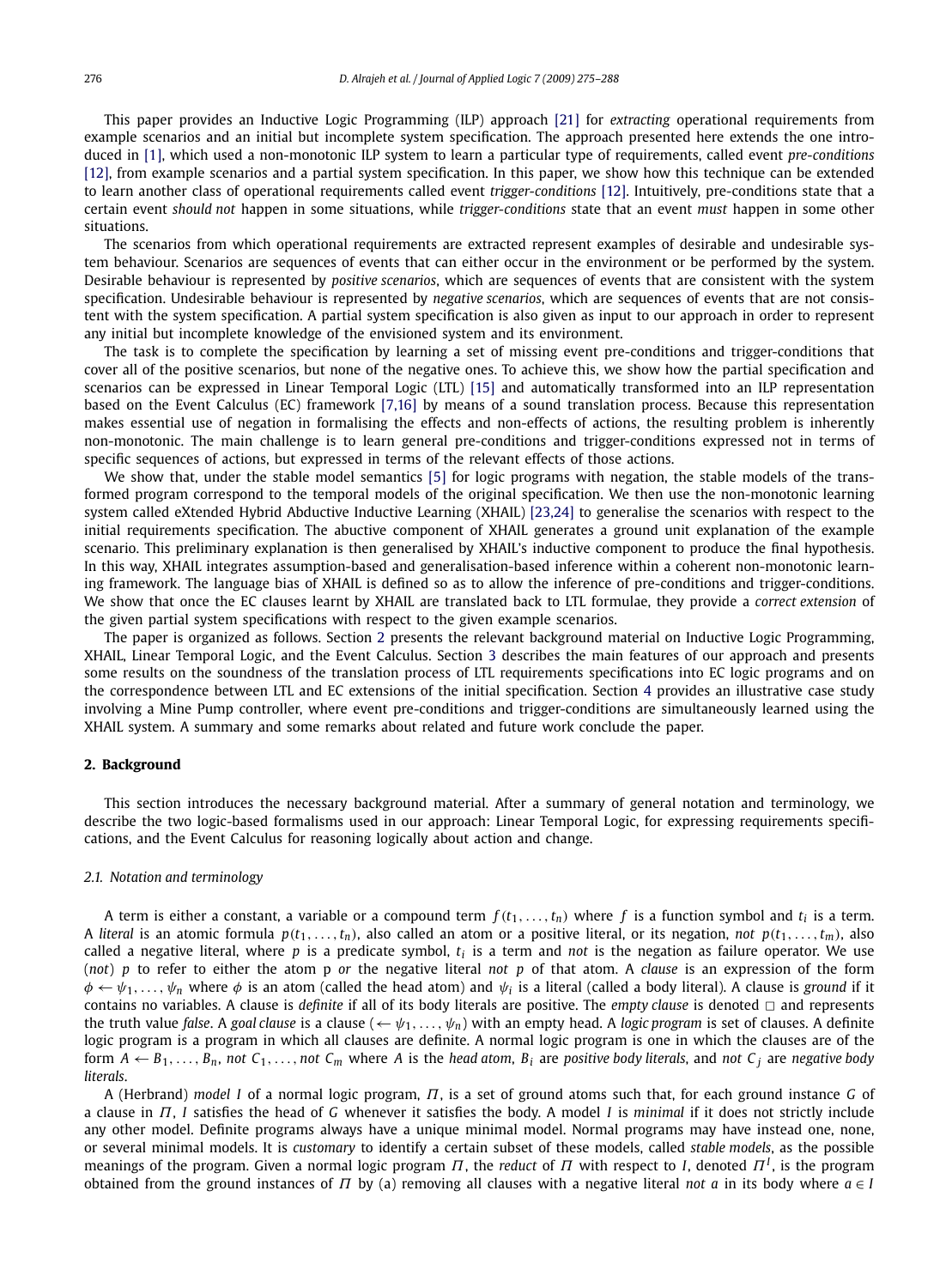and (b) removing all negative literals from the bodies of the remaining clauses. If *I* is the least Herbrand model of *Π <sup>I</sup>* then *I* is said to be a stable model of *Π* as formalised in the definition below.

**Definition 2.1.** A model *I* of *Π* is a *stable model* if *I* is the least Herbrand model of  $\Pi^I$  where  $\Pi^I$  is the definite program  $\Pi^l = \{A \leftarrow B_1, \ldots, B_n | A \leftarrow B_1, \ldots, B_n \}$  not  $C_1, \ldots, not C_n$  is the ground instance of a clause in  $\Pi$  and I does not satisfy any of the *Ci*}.

The definitions of entailment under stable model semantics is given below.

**Definition 2.2.** A program *Π* entails an expression *E* (under the credulous stable model semantics), denoted  $\Pi \models E$ , iff *E* is satisfied in at least one stable model of *Π*.

#### *2.2. Inductive Logic Programming and XHAIL*

ILP is concerned with the computation of hypotheses *H* that generalise a set of (positive and negative) examples *E* with respect to a prior background theory *B*. In this paper we consider the case when *B* and *H* are normal logic programs, *E* is a set of ground literals (with positive and negative literals representing positive and negative examples, respectively), and *H* satisfies the condition *B*∪*H*  $\models$  *E* under the stable model semantics. In other words, the examples *E* must be satisfied in a stable model of *B* ∪ *H*. As formalised in the definition below, it is usual to further restrict the clauses in *H* to a set of clauses *HS* called a *hypothesis space*.

**Definition 2.3.** Given a normal logic program *B*, a set of ground literals *E*, and a set clauses HS, the task of ILP is to find a normal logic program *H* ⊂ HS, consistent with *B* such that  $B \cup H \models E$ . In this case, *H* is called an inductive generalisation of *E* w.r.t. *B* and HS.

To implement our methodology, we used the XHAIL system [\[24\],](#page-13-0) which is one of relatively few ILP systems designed for non-monotonic ILP. It is based on a three-phase Hybrid Abductive Inductive Learning (HAIL) approach [\[23\]](#page-13-0) which operates by constructing and generalising a preliminary ground hypothesis *K*, called a *Kernel Set* of *B* and *E*. This notion can be regarded as a non-monotonic multi-clause generalisation of the *Bottom Set* concept used in several well-known monotonic ILP systems [\[19,20\].](#page-13-0) Like these monotonic ILP systems, XHAIL heavily exploits language and search bias when constructing and generalising a Kernel Set in order to bound the ILP hypothesis space.<sup>1</sup>

The XHAIL language and search bias mechanisms are based upon the tried-and-tested notions of compression and mode declarations as used, for example, in Progol [\[19\].](#page-13-0) The compression heuristic favours hypotheses containing the fewest number of literals and is motivated by the principle of Occam's razor (which, roughly speaking, means choose the simplest hypothesis that fits the data). Mode declarations provide a convenient mechanism for specifying which predicates may appear in the heads and bodies of hypothesis clauses and for controlling the placement and linking of constants and variables within those clauses.

As defined in [\[19\],](#page-13-0) a mode declaration *D* is either a head declaration of the form *modeh(r, s)* or a body declaration of the form  $modeb(r, s)$ , where  $r$  is an integer, called the recall, and  $s$  is a ground literal called the scheme, possibly containing so-called placemarker terms of the form  $+t$ ,  $-t$  and  $#t$ , which must be replaced by input variables, output variables, and constants of type *t*, respectively. The recall is used to bound the number of atoms each mode declaration can contribute to a hypothesis clause. Where this is not important, an arbitrary recall is denoted by an asterisk ∗.

As explained in [\[24\],](#page-13-0) XHAIL computes hypotheses using a non-monotonic abductive interpreter to implement the three stages of the HAIL approach. In the first phase, the head declarations are used to abduce the head atoms of the Kernel Set. In the second phase, the body atoms of the Kernel Set are computed as the successful instances of queries obtained from the body declaration schemas. In the third phase, the hypothesis is computed by searching for a compressive theory that subsumes the Kernel Set, is consistent with the background knowledge, covers the examples and falls within the hypothesis space.

#### *2.3. Linear temporal logic*

Several logic-based formalisms have been proposed for modeling event-based systems [\[6,9,25\].](#page-13-0) Among these, LTL [\[15\]](#page-13-0) is widely used and is supported by analysis techniques and tools such as model checking [\[14\].](#page-13-0) The language of LTL includes a finite non-empty set of Boolean propositions *P*, Boolean connectives ¬, ∧ and → and temporal operators ○ (next), □ (always), and  $U$  (strong until). A well-formed LTL formula is constructed such that:

• *ff* and *tt*, representing truth and falsity respectively, are formulae

<sup>1</sup> Further details about XHAIL can be found in Oliver Ray's paper *Non-monotonic Abductive Inductive Learning* elsewhere in this issue.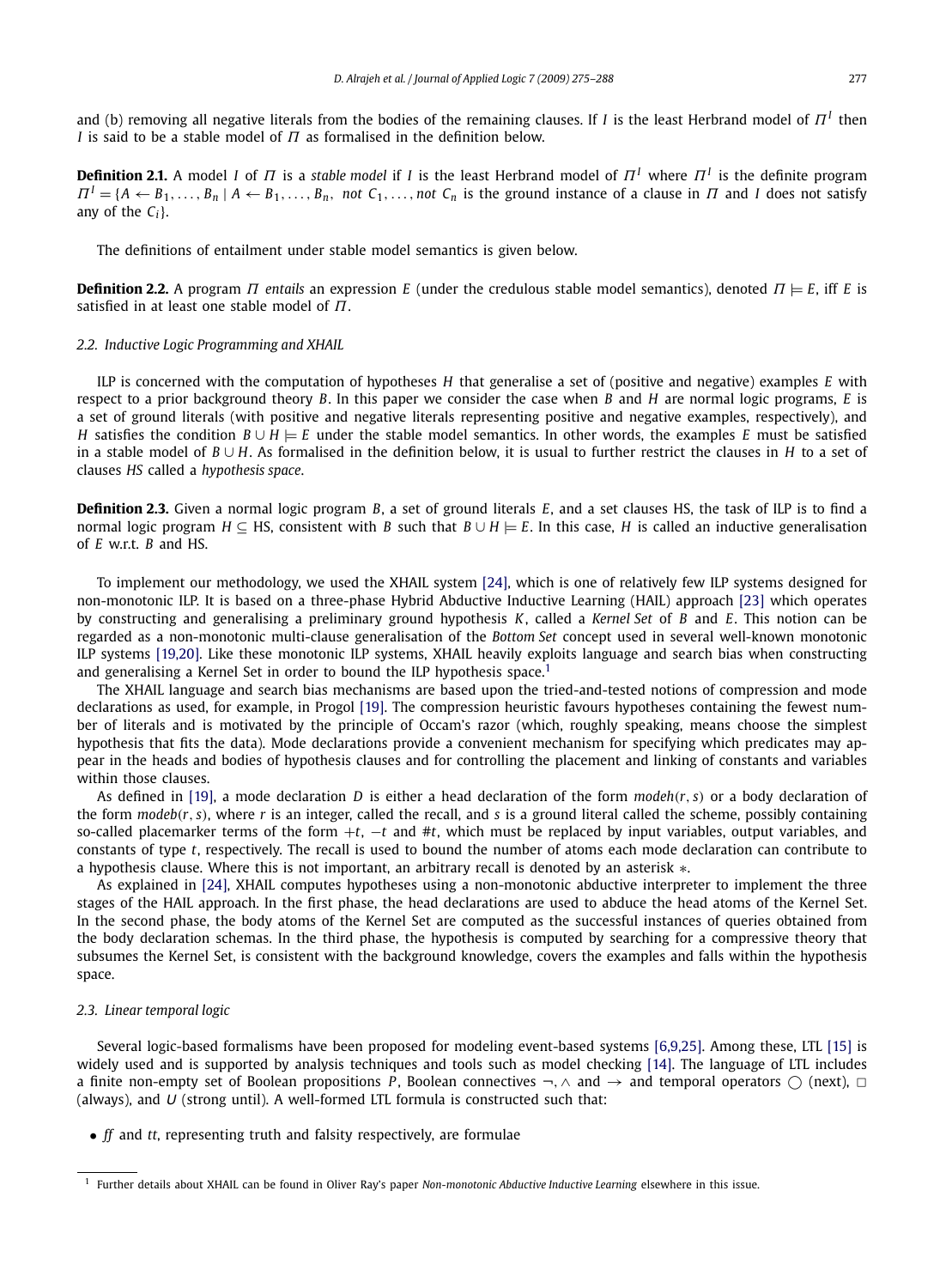- <span id="page-3-0"></span>• an atomic proposition *p* is a formula
- if  $\phi$  and  $\psi$  are formulae then so are:  $\neg \phi$ ,  $\phi \land \psi$ ,  $\phi \rightarrow \psi$ ,  $\bigcirc \phi$ ,  $\Box \phi$ , and  $\phi \, U \, \psi$ .

Other formulae are introduced as abbreviations:  $\phi \lor \psi$  abbreviates  $\neg(\neg \phi \land \neg \psi)$  and  $\phi \Leftrightarrow \psi$  abbreviates  $(\phi \rightarrow \psi) \land (\psi \rightarrow \phi)$ . The formula  $\Diamond \phi$  abbreviates  $\neg \Box \neg \phi$ , and  $\phi$  *W*  $\psi$  abbreviates  $(\Box \phi) \lor (\phi \cup \psi)$ . We use  $(\neg)$ *p* to refer to either the proposition  $p$  or the negation  $\neg p$  of that proposition. Also, we use  $\bigcirc^i$  to denote *i* consecutive applications of the  $\bigcirc$  operator. We further assume *P* to be partitioned into two sets *Pe* and *P <sup>f</sup>* denoting *event* and *fluent* propositions respectively. The semantics of an LTL formula can be defined with respect to a structure called a Labelled Transition System (LTS) [\[28\].](#page-13-0)

**Definition 2.4.** A labelled transition system *T* is a tuple  $(S, L, s_0, \mathcal{R})$  where *S* is a finite non-empty set of states, *L* is a finite non-empty set of labels, called the *alphabet*,  $s_0$  is a subset of *S*, called the *set of initial states*, and  $\mathcal{R} \subseteq S \times L \times S$  is a non-empty set of transition relations.

An *input* for an LTS *T* is a finite sequence of the form  $\langle l_1, l_2, \ldots, l_n \rangle$  where  $l_i \in L$ . A path  $\sigma$  in *T* is a (possibly infinite) sequence of states and transitions (i.e.  $s_0 \mathcal{R}_{l_1} s_1 \mathcal{R}_{l_2} s_2,...$ ) such that for each  $i \geq 0$  there is a transition relation  $(s_i, l_{i+1}, s_{i+1}) \in \mathbb{R}$ R, with label  $l_{i+1}$ . An input  $\langle l_1, l_2, \ldots, l_n \rangle$  is said to be accepted by T if there is a path  $\sigma = s_0 \mathcal{R}_{l_1} s_1, \ldots, s_{n-1} \mathcal{R}_{l_n} s_n$  in T where, for all  $0 \le i < n$ ,  $(s_i, l_{i+1}, s_{i+1}) \in \mathcal{R}$ . Note that, for a given path (resp. input), the index of a state (resp. event) is referred to as its *position* in that path (resp. input).

An LTL model *M* is a pair  $\langle T, V \rangle$  consisting of an LTS, *T*, and a valuation function, *V*, that assigns to each fluent proposition an arbitrary set of pairs of path, in *T* , and positions in the path. The events, however, are not specified in *V* as their truth is implicitly determined by the transitions.

**Definition 2.5.** Given an LTL language with propositions  $P = P_e \cup P_f$ , an LTL *model M* is a pair  $\langle T, V \rangle$  where *T* is an LTS with events  $P_e$  and *V* is a valuation function  $V: P_f \Rightarrow 2^A$ , where  $A = \{(σ, i) | σ \text{ is a path in } T \text{ and } i \text{ is a position in } σ\}.$ 

The satisfiability of an LTL formula in a model *M* is defined with respect to positions in a given path.

**Definition 2.6.** Given an LTL language with propositions  $P = P_e \cup P_f$ , an LTL model  $M = \langle T, V \rangle$  and a path  $\sigma$  in *T*, the satisfaction of an LTL formula  $\phi$  at a position  $i\geqslant 0$  of the path  $\sigma,$  denoted  $\sigma,$   $i\models \phi,$  is defined inductively as follows:

- $\sigma$ ,  $0 \not\models e$  for any event proposition  $e \in Pe$
- $\sigma$ ,  $i \models e$  iff  $e$  is the *i*th label in the path  $\sigma$ , where  $e \in Pe$  and  $i \geqslant 1$
- $\sigma$ ,  $i \models f$  iff  $(\sigma, i) \in V(f)$ , where  $f \in P_f$
- $\sigma$ *, i*  $\models \neg \phi$  iff  $\sigma$ *, i*  $\models \phi$
- $\sigma$ *,*  $i \models \phi \land \psi$  iff  $\sigma$ *,*  $i \models \phi$  and  $\sigma$ *,*  $i \models \psi$
- $\sigma$ *, i*  $\models$   $\bigcirc$  $\phi$  iff  $\sigma$ *, i* + 1  $\models$   $\phi$
- $\sigma, i \models \Box \phi$  iff  $\forall j \geq i$ .  $\sigma, j \models \phi$
- $\sigma, i \models \phi \cup \psi$  iff  $\exists j \geqslant i$ .  $\sigma, j \models \psi$  and  $\forall i \leqslant k < j$ .  $\sigma, k \models \phi$ .

An LTL formula  $\phi$  is said to be *satisfied in a path*  $\sigma$  iff it is satisfied at the initial position, i.e.  $\sigma$ ,  $0 \models \phi$ . Similarly, a set of formulae *Γ* (also called a theory) is said to be satisfied in a path *σ* if each formula *ψ* ∈ *Γ* is satisfied in the path *σ* . Given the above notions of satisfiability, we can now give a formal definition of a model of an LTL theory.

**Definition 2.7.** Let  $M = (T, V)$  be an LTL model and *Γ* be an LTL theory. *M* is said to be a *model* of *Γ*, denoted  $\models M \Gamma$ , iff *Γ* is satisfied in every path  $σ$  in *T*.

**Definition 2.8.** Let *Γ* be a LTL theory,  $φ$  a LTL formula and  $M = \langle T, V \rangle$  an LTL model. The formula  $φ$  is said to be *entailed* by *Γ* , written *Γ* |*<sup>M</sup> φ*, iff *φ* is satisfied in each path *σ* in *T* that satisfies *Γ* .

#### *2.4. Event calculus*

The Event Calculus (EC) formalism [\[7\]](#page-13-0) is particularly well-suited for reasoning about events and their effects over time [\[27\]](#page-13-0) using logic programming techniques such as ILP. Its ontology is close enough to existing types of event-based requirements specifications to allow them to be mapped automatically into logical representations that can be used as a back-end to existing requirements engineering representational methods. In particular, an EC language includes three sorts of terms: *event* terms, *fluent* terms, and *time* terms. While time is represented by the non-negative integers 0*,* 1*,* 2*,...* , the event and fluent sorts are defined according to the domain being modelled. In this paper, we assume the EC language to include an additional sort called *scenarios*. The EC ontology includes the basic predicates *happens*, *initiates*, *terminates* and *holdsAt*. The atomic formula happens(e, t, s) indicates that event e occurs at time-point t in a given scenario s, while initiates(e, f, t, s) (resp. terminates(e, f, t, s)) means that, in a given scenario s, if event e were to occur at time t, it would cause fluent f to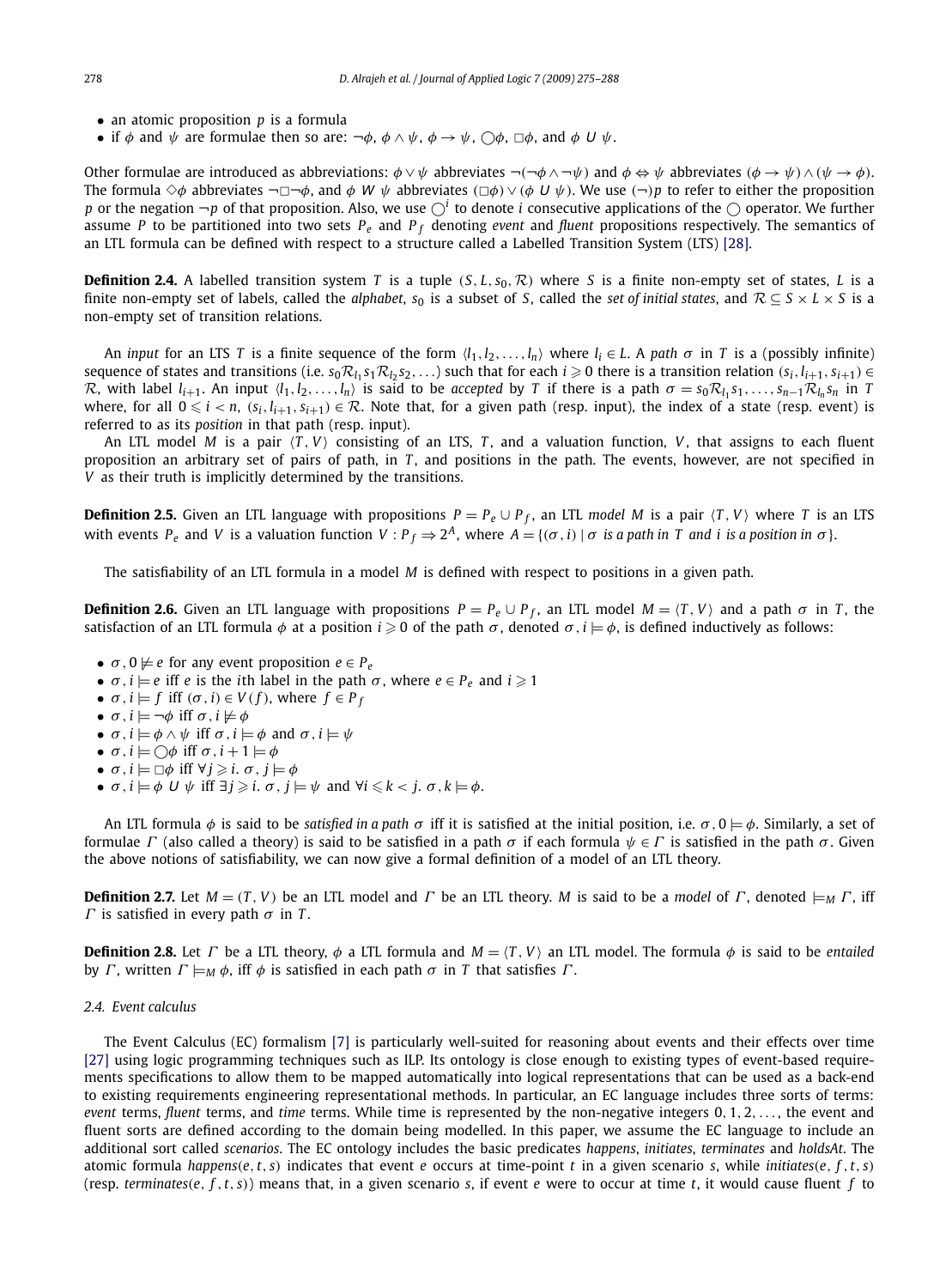<span id="page-4-0"></span>be true (resp. false) immediately afterwards. The predicate  $holdsAt(f, t, s)$  indicates that fluent  $f$  is true at time-point  $t$  in a given scenario *s*. The formalism includes also an auxiliary predicate, *clipped*, and three additional predicates *impossible*, *attempt* and *triggered*. The predicate *clipped*( $t_1$ ,  $f$ ,  $t_2$ ,  $s$ ) means that, in a given scenario  $s$ , an event occurs which terminates *f* between times  $t_1$  and  $t_2$ . The predicate *impossible*(*e*, *t*, *s*) means that in scenario *s*, event *e* cannot be performed at time t, the predicate attempt(e, t, s) states that in scenario s, event e may be attempted at time t, and triggered(e, t, s) indicates instead that in scenario *s*, event *e* has been triggered at time point *t*. Whereas the predicate *attempt* expresses the concept of a possible transition, the predicate *triggered* (resp. *impossible*) defines transitions that must (resp. cannot) occur. Their distinction is clearly captured by the translation function given in Section [3.2](#page-6-0) for constructing EC programs from LTL requirement specifications.

An EC program includes domain-dependent axioms describing which actions *initiate* and *terminate* which fluents, which fluents are *initially* true, which events are *attempted*, and rules defining the *impossibility* and the *triggering* conditions of event occurrences. It also contains a narrative, which describes a course of events that may be attempted at specific time points and in specific scenarios, and a set of domain-independent axioms which govern the interactions between the EC predicates:

\n
$$
clipped(T_1, F, T_2, S) \leftarrow happens(E, T, S),
$$
 terminates (E, F, T, S),  $T_1 < T < T_2$ .\n

\n\n $holdsAt(F, T_2, S) \leftarrow happens(E, T_1, S),$  initiates (E, F, T\_1, S),  $T_1 < T_2$ , not  $clipped(T_1, F, T_2, S)$ .\n

\n\n $holdsAt(F, T, S) \leftarrow initially(F, S),$  not  $clipped(0, F, T, S)$ .\n

\n\n $happens(E, T, S) \leftarrow attempt(E, T, S),$  not  $impossible(E, T, S)$ .\n

\n\n $happens(E, T, S) \leftarrow attempt(E, T, S),$  triggered (E, T, S).\n

\n\n $impossible(E, T, S) \leftarrow triggered(E, T, S),$   $E_1 \neq E_2$ .\n

\n\n $impossible(E, T, S),$  triggered (E, T, S).\n

\n\n (7)\n

The three axioms (1)–(3) describe general principles for deciding when fluents hold or do not hold at particular timepoints.<sup>2</sup> They formalise the commonsense law of inertia which states that a fluent that is true remains to hold until a terminating event occurs and vice versa. The two axioms (4) and (5) capture the semantics of event pre-conditions and event trigger-conditions respectively. The rule (4) states that an event *E cannot* happen if its pre-conditions are not satisfied (i.e. *impossible* is true). The rule (5), on the other hand, declares that an event *E must* happen if its trigger-conditions have been satisfied. The rule (6) indicates that if an event *e* is triggered at time point *t* in scenario *s* then all other events must be impossible at that time point in that scenario. The last rule (7) captures the semantic relationship between triggerconditions and pre-conditions.3 It states if an event *e* is impossible at time point *t* in scenario *s*, then it cannot be triggered at *t* in *s*.

# **3. The approach**

In this section we show how ILP can be used to extend a partial system specification using information from a given set of scenarios. The learning problem is formalised in terms of an LTL specification. The given specification and scenarios are transformed, by means of a sound translation, into a non-monotonic ILP problem using an EC formalisation which is then used to find a set of requirements that together with the partial specification account for the example scenarios.

#### *3.1. Problem Description*

Our aim is to develop an approach for extending an incomplete system specification with two types of operational requirements, namely event *pre-conditions* and *trigger-conditions* using information provided by user-defined scenarios. Scenarios are sequences of events with a positive or negative label, according to whether it is possible or impossible for the last event in the sequence to occur after the previous events have occurred. Initial knowledge of the system is given by a partial system specification expressed in a restricted LTL syntax. Since LTL is used to represent system behaviours and their effects on the system and its environment, it is assumed that each fluent  $f \in P_f$  is associated with two disjoint sets  $I_f$  and *T <sup>f</sup>* called the *f -Initiating* set and *f -Terminating* set of event propositions respectively. Moreover, only a special class of LTL models are considered in which the labelled transition system *T* has a single initial state and the valuation function *V* is defined to capture the dependencies between fluent propositions and event propositions. For convenience, the notation *EI <sup>f</sup>* is used to represent the disjunction  $\bigvee_{e\in I_f}e$  of  $f$ -Initiating events, and  $E_{T_f}$  for the disjunction  $\bigvee_{e\in T_f}e$  of  $f$ -Terminating events. *S*<sub>0</sub> is instead used to represent the set of fluents  $f \in P_f$  that are true in the initial system state *s*<sub>0</sub>.

<sup>2</sup> Axioms (1)–(3) axioms are identical to those presented in [\[27\]](#page-13-0) apart from the extra argument *S* for representing scenarios. Axioms (4)–(7) extend the formalism in [\[27\]](#page-13-0) to support trigger-conditions and pre-conditions.

<sup>&</sup>lt;sup>3</sup> These axioms can be made more realistic by restricting trigger-conditions and pre-conditions to system events, as opposed to environmental events over which the system has no control. However, for brevity, details are omitted.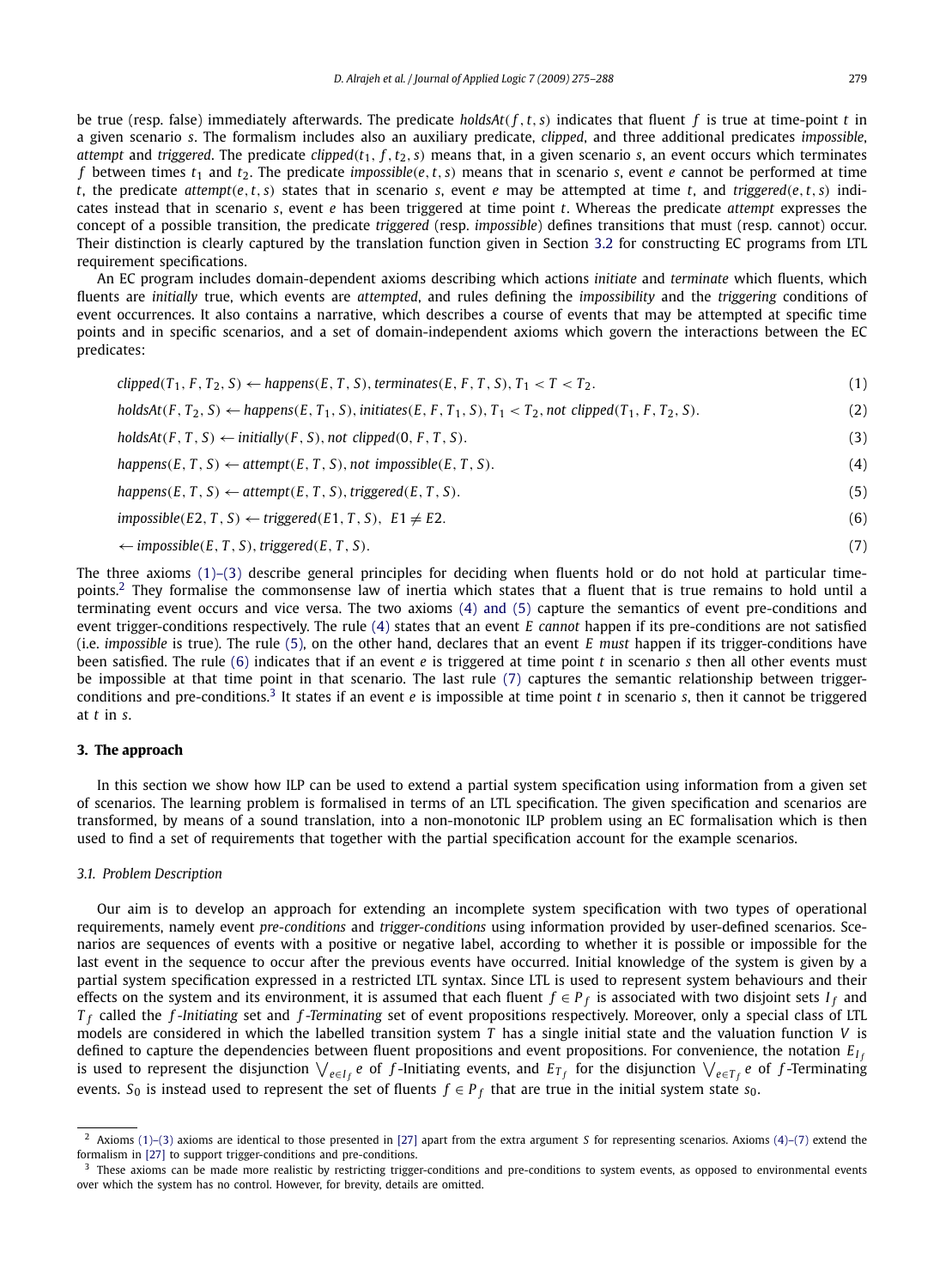<span id="page-5-0"></span>A *system specification* describes the interactions between events relationship between events and fluents of the system and environment. As formalised in Definition 3.1 below, it contains *initial state axioms* (8)–(9), specifying the fluent propositions that are true (resp. false) in the initial state; *persistence axioms* (10)–(11), formalising the common-sense law of inertia that any fluent will remain true (resp. false) until a terminating (resp. initiating) event occurs that causes it to flip truth value; *effect axioms* (12)–(13), which describe the effect a set of *f* -Initiating and *f* -Terminating events has on a fluent *f* ; and finally a set of *pre-condition axioms* (14), and a set of *trigger-condition axioms* (15), describing the conditions under which an event *cannot* occur and *must* occur, respectively.<sup>4</sup>

**Definition 3.1.** A *system specification* is an LTL theory consisting of

• a *positive initial state axiom* representing all fluent propositions that are true in  $S_0$  (if any).

$$
\bigwedge_{f_i \in S_0} f_i \tag{8}
$$

• a *negative initial state axiom* representing all fluent propositions that are not true in  $s<sub>0</sub>$  (if any).

$$
\bigwedge_{f_j \in (P_f - S_0)} \neg f_j \tag{9}
$$

• a pair of *persistence axioms* for each fluent proposition  $f \in P_f$ .

$$
\Box(f \to f \ W E_{T_f}) \tag{10}
$$

$$
\Box(\neg f \to \neg f \, W \, E_{I_f}) \tag{11}
$$

• a pair of *f* -Initiating and *f* -Terminating *effect axioms* for each fluent proposition *f* ∈ *P <sup>f</sup>* .

$$
\Box(E_{I_f} \to f) \tag{12}
$$

$$
\Box (E_{T_f} \to \neg f) \tag{13}
$$

• a set of *pre-condition axioms* (possibly empty).

$$
\Box \left( \bigwedge_{0 \leq i \leq n} (\neg) f_i \to \bigcirc \neg e \right) \tag{14}
$$

• a set of *trigger-condition axioms* (possibly empty).

$$
\Box \bigg( \bigwedge_{0 \leq i \leq m} (\neg) f_i \to \bigcirc e \bigg). \tag{15}
$$

A scenario is a finite sequence of events  $\langle e_1,\ldots,e_n \rangle$  that describes a system's hypothetical behaviour from its initial state by specifying which events are initiated by the system in response to events occurring in the environment. A positive scenario, denoted  $\langle e_1,\ldots,e_n\rangle^+$ , allows the user to state that there should be at least one path in a model of the system specification where  $\langle e_1, \ldots, e_n \rangle$  is accepted as an input. A negative scenario, denoted  $\langle e_1, \ldots, e_n \rangle$ <sup>-</sup>, allows the user to state that there should be no paths in any model of the system specification where  $\langle e_1,\ldots,e_n\rangle$  is accepted as an input. These notions are formalised by associating each scenario with an LTL formula, called a scenario property, as defined below.

#### **Definition 3.2.** A *scenario* is

• either a *positive scenario* of the form

$$
\langle e_1, \ldots, e_m \rangle^+ \text{ representing the property } \bigwedge_{1 \leq i \leq m-1} \bigcirc^{i} e_i \wedge \bigcirc^{m} e_m \tag{16}
$$

• or a *negative scenario* of the form

$$
\langle e_1, \dots, e_n \rangle^- \text{ representing the property } \bigwedge_{1 \leq i \leq n-1} \bigcirc^i e_i \to \bigcirc^n \neg e_n. \tag{17}
$$

Note that the notion of pre-condition used in this paper differs from the standard terminology, in the sense that the negation of the antecedent of our pre-condition axioms corresponds to the pre-condition for the event occurring.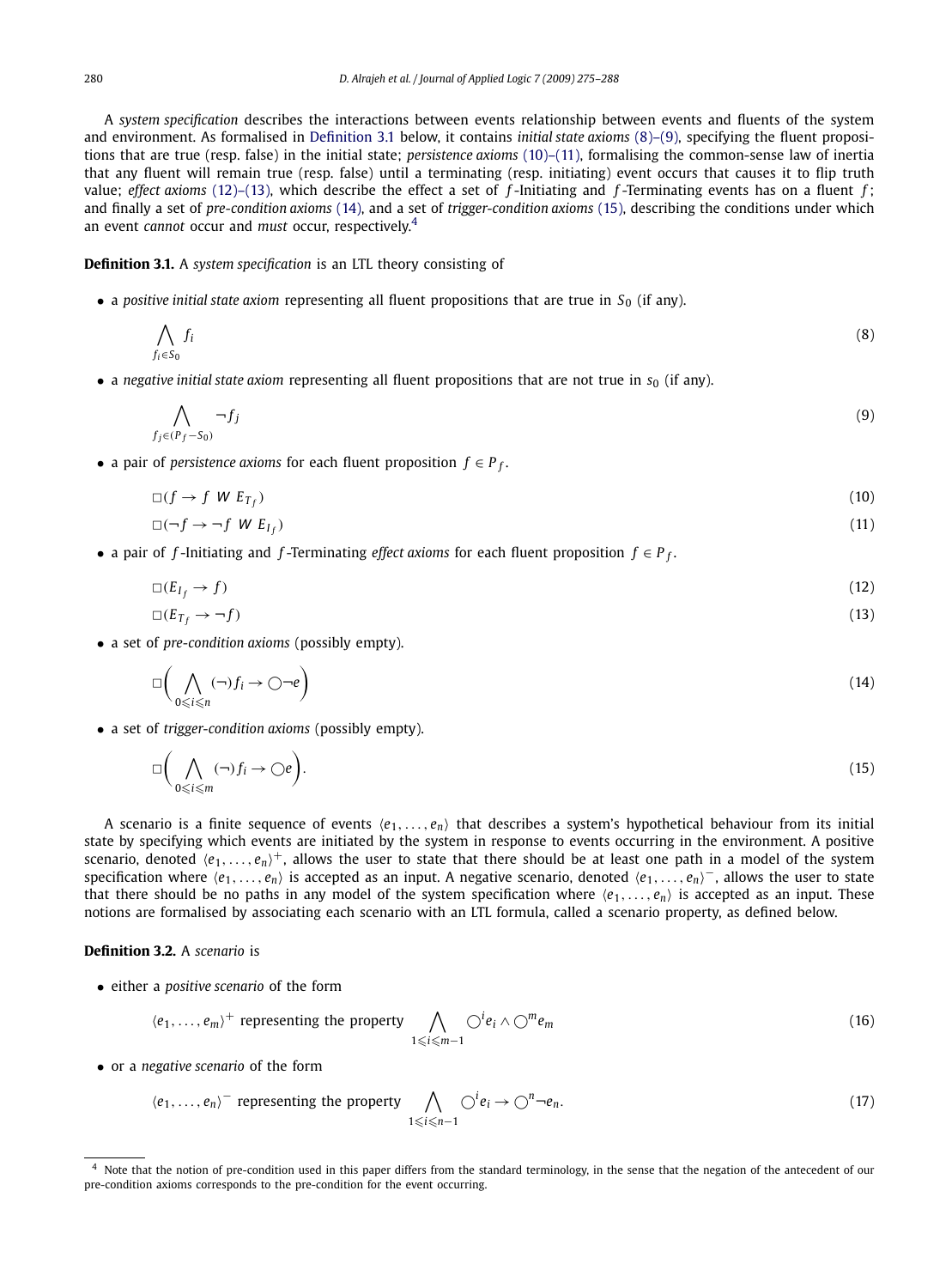<span id="page-6-0"></span>Because the property associated with a positive scenario is expected to hold in at least one path of a model, it will be called an *existential scenario property* and denoted as *spex*. Since the property associated with a negative scenario is expected to hold in all paths of a model, it will be called a *universal scenario property*, and denoted as *spu*. For convenience, scenarios will often be identified with their associated property.

Given the above formalisation, we can now define the task of learning pre-conditions and trigger-conditions.

**Definition 3.3.** Let *Spec* be a system specification,  $M = \langle T, V \rangle$  be a model of *Spec*, *Scen* be a set of universal scenario properties {sp<sub>ui</sub>} and existential scenario properties {sp<sub>ex}</sub>}. A set Pre∪Trig of pre-condition and trigger-condition axioms is a *correct extension* of *Spec* with respect to *Scen* iff

- *Spec* ∪ *Pre* ∪ *Trig* |*<sup>M</sup> spu* for each *spui* ∈ *Scen*
- *Spec* ∪ *Pre* ∪ *Trig*  $\nvdash M \neg sp_{ex}$  for each  $sp_{ex_i} \in$  *Scen.*

Intuitively, finding a correct extension of a given specification with respect to given existential and universal scenario properties means *refining* the models of the original *Spec* by removing unwanted or undesirable traces. Given a model  $M = (T, V)$  of a specification *Spec*, adding a pre-condition axiom to *Spec* has the effect of removing from *T* all those (sub-)paths that satisfy the prefix of the pre-condition and have as subsequent transition one labelled with the event in the consequence of the pre-condition axiom. On the other hand, adding a trigger-condition axiom to the *Spec* means removing from *T* all those (sub-)paths that satisfy the prefix of the trigger-condition and have as subsequent transitions those labelled with an event different from the event in the consequence of trigger-condition axiom.

### *3.2. Translating LTL specifications into EC logic programs*

In order to apply ILP to the task of learning correct extensions, the LTL system specification and scenario properties of the form defined above are translated into EC normal logic program, where the sorts of event and fluent are given by the set *Pe* of event propositions and the set *P <sup>f</sup>* of fluent proposition of the LTL language; time points correspond to the positions in the paths of a model *M*, and a scenario constant is introduced for every universal and existential scenario property in *Scen*. The translation of a system specification *Spec* into such a correspond EC program *Π* is formally defined below.

**Definition 3.4.** Given a system specification *Spec* expressed in LTL, the *corresponding* logic program *Π* = *τ (Spec)* is defined as the program containing the following clauses:

- the fact *initially*( $f_i$ ,  $S$ ) for each fluent  $f_i$  appearing in a positive initial state axiom of the form  $\bigwedge_{f_i \in S_0} f_i$
- the fact initiates( $e_i$ , f, T, S) for each f-Initiating event  $e_i \in I_f$  appearing in an f-Initiating effect axiom of the form  $□$ ( $E$ <sub>If</sub> →  $f$ )
- the fact terminates(e<sub>i</sub>, f, T, S) for each f-Terminating event  $e_i \in T_f$  appearing in a f-Terminating effect axiom of the form  $\Box(E_{T_f} \rightarrow \neg f)$
- the clause impossible(e, T, S)  $\leftarrow \bigwedge_{0 \leq i \leq k} (not) holdsAt(f_i, T, S)$  for each pre-condi-tion axiom of the form

$$
\Box \bigg(\bigwedge_{0 \leq i \leq k} (\neg)f_i \to \bigcirc \neg e\bigg)
$$

• the clause triggered(e, T, S)  $\leftarrow \bigwedge_{0 \leq i \leq l} (not) holdsAt(f_i, T, S)$  for each trigger-condition axiom of the form

$$
\Box \bigg(\bigwedge_{0\leq i\leq l}(\neg)f_i\to \bigcirc e\bigg)
$$

• the EC core axioms  $(1)-(7)$ .

Note that negative initial state axioms [\(9\)](#page-5-0) and persistence axioms [\(10\) and \(11\)](#page-5-0) of an LTL specification are all implicitly captured by the stable model interpretation of the EC core axioms. Moreover, the semantics of the temporal operator  $\Box$  is captured by the implicit universal quantification over the time variable *T* that appears in the *initiates* and *terminates* facts and in the *impossible* and *triggered* rules. Theorem 3.1 below states that the translation *τ* is sound, i.e. for any path *σ* in a given model *M* of *Spec* there is a corresponding narrative *Nar* such that the program *Π* = *τ (Spec)* ∪ *Nar* satisfies the same fluent and event formulae as in *σ* .

**Theorem 3.1.** *Given an LTL language with propositions P* =  $P_e \cup P_f$ , let Spec be a system specification in the given language and M =  $\langle T, V \rangle$  a model of Spec. Let  $\sigma = s_0 \mathcal{R}_{e_1} s_1, \ldots, s_{n-1} \mathcal{R}_{e_n} s_n$  be a path in T and let Nar be the set of facts of the form attempt $(e_i, i-1, \sigma)$  $f$ or each event e<sub>i</sub> in σ . Let Π be the EC logic program Π = τ (Spec) ∪ Nar with a unique stable model I. Then, for any position  $j$  ≥ 0 we have that  $\sigma$ ,  $j \models e$  iff happens(e,  $j - 1, \sigma$ )  $\in$  I, for any event  $e \in P_e$ , and  $\sigma$ ,  $j \models f$  iff holdsAt(f, j,  $\sigma$ )  $\in$  I, for any fluent  $f \in P_f$ .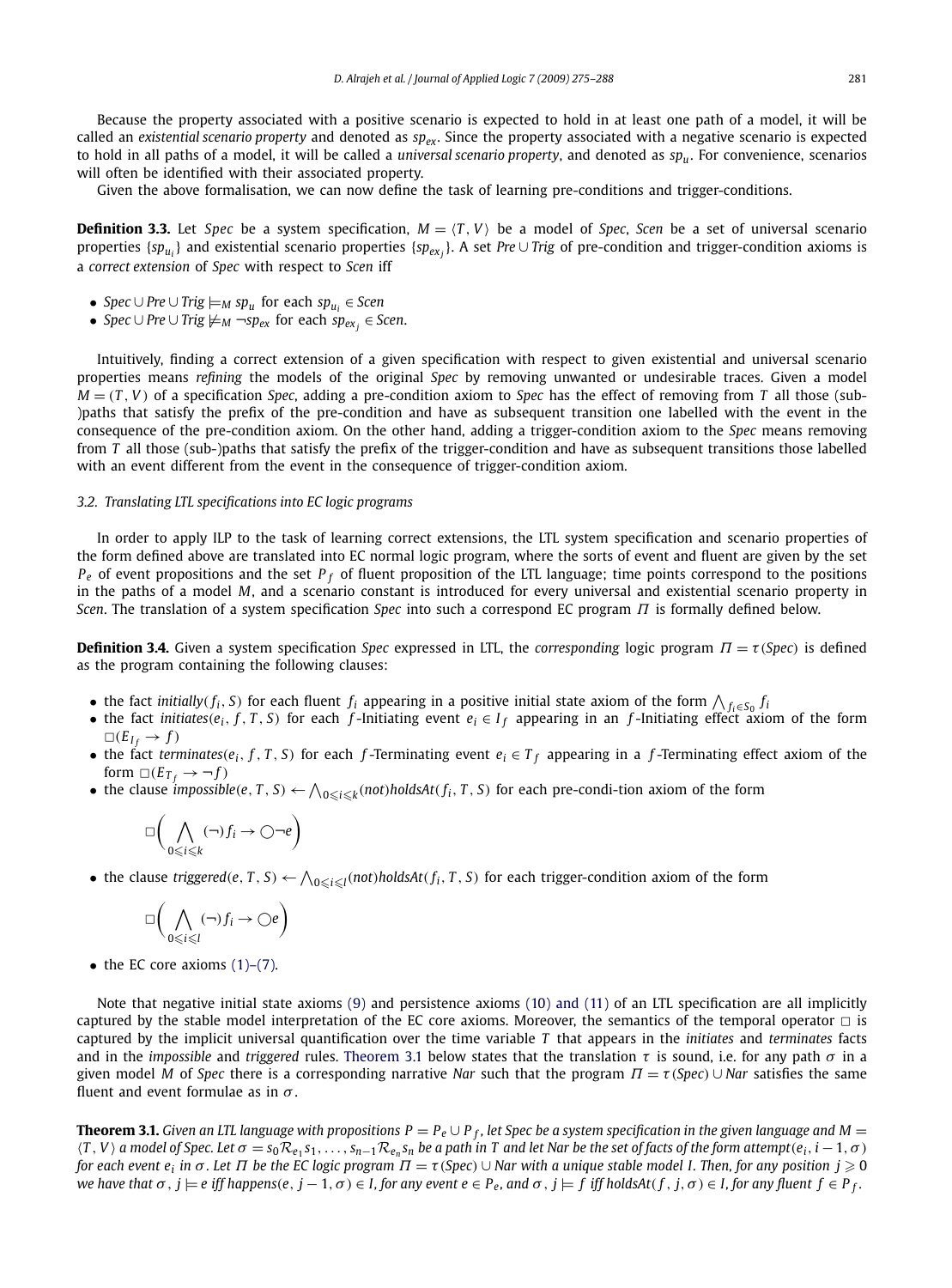**Proof.** The proof is by structural induction on position *j* in  $\sigma$ . We consider two base cases for  $j = 0$  and  $j = 1$ . The first base case is to cover the satisfiability of fluent propositions in the initial state (i.e. at position 0) and the second is to cover the satisfiability of event propositions which start from position 1. Let  $\Pi^I$  be the reduct of program  $\Pi$ , so that *I* is its minimal (Herbrand) model.

**Base cases**

 $(1)$   $j = 0$ :

The case  $\sigma, 0 \models e$  iff *happens* $(e, -1, \sigma) \in I$  is trivially true. By [Definition 2.6](#page-3-0) of satisfiability,  $\sigma, 0 \not\models e$  for any  $e \in P_e$ ; also for any  $e \in P_e$ , no ground atom *happens* $(e, -1, \sigma)$  is in *I*, since the time constant −1 is outside the scope of the EC time sort *T* .

We show that  $\sigma$  ,  $0 \models f$  iff  $holdsAt(f, 0, \sigma) \in I$ . We consider the "if case" first.  $\sigma$  ,  $0 \models f$  implies  $f \in S_0$ .<sup>5</sup> Hence the program *Π*, and therefore *I*, contains the ground atom *initially*( $f, σ$ ). Moreover, *clipped*(0,  $f, 0, σ$ )  $\notin I$  since there is no t,  $0 < t < 0$ . Then  $\Pi^1$  contains the ground clause holds  $At(f, 0, \sigma) \leftarrow \text{initially}(f, \sigma)$  and therefore holds  $At(f, 0, \sigma) \in I$ . We now consider the "only if" case. Reasoning by contradiction, we assume that  $\sigma$ ,  $0 \not\models f$ . Hence, f does not appear in the positive initial state axiom of *Spec*, and therefore *Π* does not contain the ground atom *initially(f ,σ)*. Moreover, since *no happens*(*e*, −1, *σ*) is in *Π*, for any *e* ∈ *P<sub>e</sub>*, then *Π<sup>1</sup>* does not contain ground definitions of *holdsAt*(*f*, 0, *σ*). Hence *holdsAt*( $f$ ,  $0$ ,  $\sigma$ )  $\notin$  *I*, giving a contradiction.

 $(2)$   $j = 1$ :

We show that  $\sigma$ ,  $1 \models e$  iff *happens* $(e, 0, \sigma) \in I$  for any event *e*. We consider the "if case" first, and assume that  $\sigma$ ,  $1 \models e$ , for an arbitrary event *e*. Then there is a transition  $s_0 \mathcal{R}_e s_1$  in  $\sigma$ . This means that the antecedents of any precondition in *Spec* of the form [\(14\)](#page-5-0) for the event *e* are false at position 0, and the antecedents of any trigger-condition in *Spec* of the form [\(15\)](#page-5-0) for the event *e* are true at position 0. By the previous base case, the same holds for the corresponding set of EC pre-condition and trigger-condition clauses, respective. Therefore, *impossible* $(e, 0, \sigma) \notin I$  and *triggered* $(e, 0, \sigma) \in I$ *I*. Hence, given the rules [\(4\) and \(5\)](#page-4-0) in  $\Pi^I$  and the fact that *attempt*(*e*, 0*,*  $\sigma$ )  $\in$  *I*, by assumption, we can conclude *that happens* $(e, 0, \sigma) \in I$ . We consider now the "only if" case. Assume that *happens* $(e, 0, \sigma) \in I$  and that, reasoning by contradiction,  $\sigma$ ,  $1 \not\models e$ . Since *e* is not satisfied at position 1 of  $\sigma$ , *Π* does not contain the fact *attempt*(*e*, 0,  $\sigma$ ). From *attempt*(*e*, 0*,*  $\sigma$ )  $\notin$  *I* it follows that *happens*(*e*, 0*,*  $\sigma$ )  $\notin$  *I* which leads to a contradiction.

We show that  $\sigma, 1 \models f$  iff *holdsAt*( $f, 1, \sigma$ )  $\in I$ . We assume that  $\sigma, 1 \models f$  for an arbitrary fluent f. This implies that *f* is either (a) initially true (i.e  $\sigma$ ,  $0 \models f$ ) and no *f*-Terminating event occurs at 1 or (b) has been initiated by an *f* -Initiating event at 1. Consider the case (a). *f* true in the initial state implies that *Π <sup>I</sup>* contains the atom initially(f,  $\sigma$ ). Moreover, since  $\sigma$ ,  $1 \not\models e_{T_f}$  for any terminating event  $e_{T_f}$  then, by the first base case, happens( $e_{T_f}$ , 0,  $\sigma$ )  $\notin$ *I* and thus *clipped*(0, f, 1,  $\sigma$ )  $\notin I$ .  $\Pi^I$  contains in this case the ground clause *holdsAt*(f, 1,  $\sigma$ )  $\leftarrow$  *initially*(f,  $\sigma$ ). Hence, *holdsAt*( $f$ ,  $1, \sigma$ ) $\in$ *I*.

We now consider the (b) case. We have that  $\sigma$ ,  $1 \models e_{I}$ , therefore *happens* $(e_{I}$ ,  $0, \sigma) \in I$ . Given that only one event can be true at any single position in a path, we know that  $\sigma$ ,  $1 \not\models e'$  for any  $e' \in P_e - \{e_{I_i}\}\$ including any  $f$ terminating event. Hence, happens( $e_{T_f}$ , 0,  $\sigma$ )  $\notin I$  for any terminating event  $e_{T_f}$ . This implies that clipped(0, f, 1,  $\sigma$ )  $\notin$ *I* and *holdsAt*(*f*, 1,  $\sigma$ )  $\leftarrow$  *initiates*( $e_{I_f}$ , *f*, 0,  $\sigma$ ), *happens*( $e_{I_f}$ , 0,  $\sigma$ ), 0 < 1 is in  $\Pi^I$ . Since *initiates*( $e_{I_f}$ , *f*, 0,  $\sigma$ )  $\in$  *I* also *holdsAt*( $f$ ,  $1, \sigma$ )  $\in$  *I*. The proof of the "only if" case is similar.

# **Induction Hypothesis (IH)**:

We assume that for any position *k*,  $0 \le k \le j - 1$  and for any event *e* and fluent *f*, we have  $\sigma$ ,  $k \models e$  iff *happens*(*e*, *k* − 1*,σ)* ∈ *I*, and *σ,k* | *f* iff *holdsAt(f ,k,σ)* ∈ *I*. We want to show this is true for position *k* = *j*.

We want to show that  $\sigma$ ,  $j \models e$  iff *happens* $(e, j - 1, \sigma) \in I$ . We consider the "if case" first and assume that  $\sigma$ ,  $j \models e$ . This means that a transition  $s_{i-1}R_e s_i$  exist in  $\sigma$ . Then the antecedent of any precondition in *Spec* of the form [\(14\)](#page-5-0) for the event *e* is false at position *j* − 1, and the antecedents of any trigger-condition in *Spec* of the form [\(15\)](#page-5-0) for the event *e* is true at position *j* − 1. Given that the program *Π* contains pre-condition and trigger-condition clauses on *e*, by (IH) their respective antecedents are also satisfied at time point *j* − 1 in *σ* . Then *impossible(e, j* − 1*,σ) /*∈ *I* for all pre-condition clauses on *e* and triggered(e,  $j-1, \sigma$ )  $\in$  I. Now given that attempt(e,  $j-1, \sigma$ )  $\in$  I, we can conclude that happens(e,  $j-1, \sigma$ )  $\in$  I. We now need to show the "only if" case. We assume that *happens* $(e, j - 1, \sigma) \in I$  and, reasoning by contradiction, that  $\sigma, j \not\models e$ . Since *e* is not satisfied at position j of  $\sigma$ ,  $\Pi$  does not contain the fact attempt(e,  $j-1, \sigma$ ). Therefore, happens(e,  $j-1, \sigma$ )  $\notin I$  which is a contradiction.

We need to prove that  $\sigma$ ,  $j \models f$  iff *holdsAt*( $f$ ,  $j$ ,  $\sigma$ )  $\in$  *I*. We consider the "if case" first and assume that  $\sigma$ ,  $j \models f$ . Then either (a)  $\sigma, 0 \models f$  and  $\sigma, k \not\models e_{T_f}$  for all  $1 \leqslant k \leqslant j$  and  $f$ -Terminating events  $e_{T_f}$ , or (b)  $\sigma, k \models e_{I_f}$ , for some  $k$  such that  $1\leqslant k\leqslant j$  and for all *l*, with  $k< l\leqslant j,$   $\sigma,l\not\models e_{T_f}$  for all  $f$ -terminating events. If (a) is the case, then we know that *initially*(*f*,  $\sigma$ )  $\in$  *I* and for all  $0 \le k \le j$ ,  $\sigma$ ,  $k \not\models e_{T_f}$ . Then by (IH) *happens*( $e_{T_f}$ ,  $k - 1$ ,  $\sigma$ )  $\notin$  *I*, for all  $0 \le k \le j$ , and therefore clipped(0,  $f, k, \sigma$ )  $\notin I$ . The transformed program  $\Pi^I$  would therefore include holdsAt( $f, j, \sigma$ )  $\leftarrow$  initially( $f, \sigma$ ) and hence *holdsAt* $(f, j, \sigma) \in I$ .

<sup>5</sup> Our *Spec* is assumed to be complete on its initial state.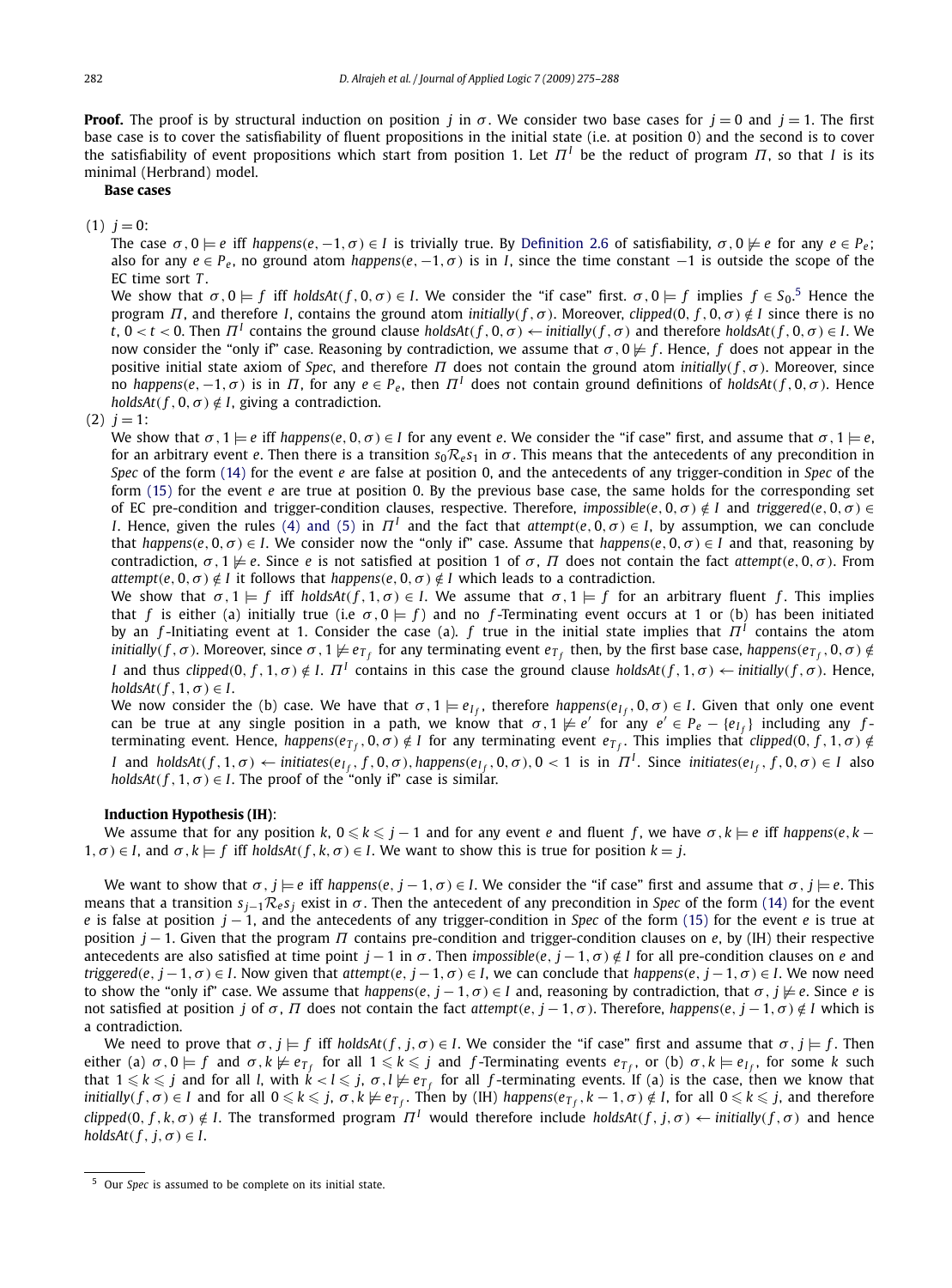<span id="page-8-0"></span>We consider case (b). Given that an *f*-Initiating event has occurred at some *k*, with  $1 \leq k \leq j$  (i.e.  $\sigma, k \models e_{I_f}$ ) then, by (IH), happens(e<sub>Ls</sub>,  $k-1, \sigma$ )  $\in$  I. Moreover, since no f-Terminating event occurs at any l with  $k < l \leq j$ ,  $\Pi^l$  does not contain any atom of the form  $attempt(e_{T_f}, l-1, \sigma)$  and therefore happens $(e_{T_f}, l-1, \sigma) \notin I$ . This means that the ground atom *clipped*( $k - 1$ ,  $f$ ,  $j$ ,  $\sigma$ )  $\notin$  *I*. Thus,  $\Pi^I$  contains the ground rule

 $holdsAt(f, j, \sigma) \leftarrow initiates(e_{I_f}, f, k-1, \sigma)$ , happens $(e_{I_f}, k-1, \sigma), k-1 < j$ .

Hence,  $holdsAt(f, j, \sigma) \in I$ .

We consider now the "only if" case and assume that *holdsAt*( $f$ ,  $j$ ,  $\sigma$ )  $\in$  *I*. We want to show that  $\sigma$ ,  $j \models f$ . Reasoning by contradiction, suppose that  $\sigma$ ,  $j \not\models f$ . Hence either (a) f is initially false and has not been initiated at any position *k*, with  $0 \le k \le j$ , or (b) for any position *k* where *f* is true, with  $0 \le k \le j - 1$ , there is a later position *l*, with  $k < l \le j$  such that  $\sigma, l \models e_{\tau_i}$ . We first consider the case (a). Since  $\sigma, 0 \not\models f$ , initially $(f, \sigma) \notin I$ . Furthermore, because  $\sigma, k \not\models e_{I_i}$  for any f-Initiating event in  $P_e$  happens( $e_{I_f}$ ,  $k-1,\sigma$ )  $\notin I$ . Thus, under the stable model semantics holdsAt(f, j,  $\sigma$ )  $\notin I$  which is a contradiction.

Consider now the (b) case and let *k* be the last position in  $\sigma$  such that  $\sigma$ ,  $k \models f$  where  $0 < k < j - 1$  and such that there is a later position *l* where  $k < l \leq j$  where  $\sigma, l \models e_{T_f}$  for some f-Terminating event  $e_{T_f}$ . Then by (IH) happens $(e_{T_f}, l-1, \sigma) \in$ *I* and hence *clipped*( $k-1, f, j, \sigma$ ) ∈ *I*. Thus under the stable model semantics the following ground rules are omitted in  $\Pi^1$ :

*holdsAt*( $f$ ,  $j$ , $\sigma$ )  $\leftarrow$  *initially*( $f$ , $\sigma$ ), *not clipped*(0,  $f$ ,  $j$ , $\sigma$ )

holdsAt(f, j,  $\sigma$ )  $\leftarrow$  initiates(e<sub>1e</sub>, f, k - 1,  $\sigma$ ), happens(e<sub>1e</sub>, k - 1,  $\sigma$ ), not clipped(k - 1, f, j,  $\sigma$ )

Hence, *holdsAt*( $f$ ,  $j$ ,  $\sigma$ )  $\notin$  *I* which is a contradiction.  $\Box$ 

The following corollary states the soundness of the translation with respect to a set of paths.

**Corollary 3.1.** Let Spec be a system specification and let  $M = \langle T, V \rangle$  be a model of Spec. Let  $\Sigma = \{\sigma_h | 1 \leq h \leq m\}$  be a set of paths in T. Let Nars be the set of narratives obtained from each  $\sigma_h$  of the form attempt( $e_i$ ,  $i-1$ ,  $\sigma_h$ ) for each event  $e_i$  in  $\sigma_h$ . Let  $\Pi = \tau$  (Spec)  $\cup$  Nars be the EC logic program with (unique) stable model 1. Then for each  $\sigma_h$  and for any event  $e\in P_e$  and position  $j\geqslant 0$ , we have  $\sigma_h,$   $j\models e$ iff happens $(e, j-1, \sigma_h) \in I$ ; and for any fluent  $f \in P_f$ , we have  $\sigma_h$ ,  $j \models f$  iff holdsAt $(f, j, \sigma_h) \in I$ .

#### *3.3. Learning requirements using ILP*

ILP is concerned with the task of learning a hypothesis *H* that explains a set of examples *E* with respect to a background theory *B*. In the context of learning requirements, we are given a partial specification *B* and a set of scenarios *E*, and the task is to learn a set *H* of operational requirements such that  $B \cup H \models E$  (under the stable model semantics). In the EC formalism, event pre-conditions are represented as clauses with *impossible* in the head and *holdsAt* literals in the body

$$
impossible(e, T, S) \leftarrow (not) holdsAt(f_1, T, S), \dots, (not) holdsAt(f_n, T, S)
$$
\n
$$
(18)
$$

while event trigger-conditions are represented as clauses of the form

$$
triggered(e, T, S) \leftarrow (not) holdsAt(f_1, T, S), \dots, (not) holdsAt(f_m, T, S).
$$
\n
$$
(19)
$$

Hence, the task of learning requirements is the process of generating hypotheses of the form above from a partial specification and a set of scenario properties which, respectively, comprise the background and examples. The function *τ* can be used to translate an initial LTL specification into an ILP theory. To fully define the inductive learning task a corresponding translation from scenario properties to ILP example must be specified. As shown in the definition below, scenario properties contribute to the background theory as well as to the examples. The translation depends on the event for which the pre-condition (resp. trigger-condition) axiom is to be learnt. In what follows, it is assumed that pre-conditions (resp. triggerconditions) axioms are to be learnt for the last event of each universal scenario and existential scenario property. Therefore, each universal scenario property produces a sequence of facts stating that certain events do happen followed by the fact that some particular event should not (resp. another event must) happen immediately afterward, and each existential scenario property simply states that a certain sequence of events does happen.

**Definition 3.5.** Given a system specification *Spec* and a set *Scen* consisting of universal and existential scenario properties, the *EC translation τ (Spec, Scen)* is the pair *(B, E)* of EC programs constructed as follows:

- For each universal scenario property  $sp_u = (\bigwedge_{1 \leq i \leq n-1} \bigcirc^{i} e_i \to \bigcirc^{n} \neg e_n)$  in *Scen.* 
	- *. E* includes *n* − 1 facts of the form *happens*( $e_i$ ,  $i 1$ ,  $sp_u$ ) with  $1 \le i \le n 1$ .
	- *F* includes 1 fact of the form *not happens* $(e_n, n-1, sp_u)$ .
	- . *B* includes *n* facts  $attention(t_i, i-1, sp_u)$  with  $1 \le i \le n$ .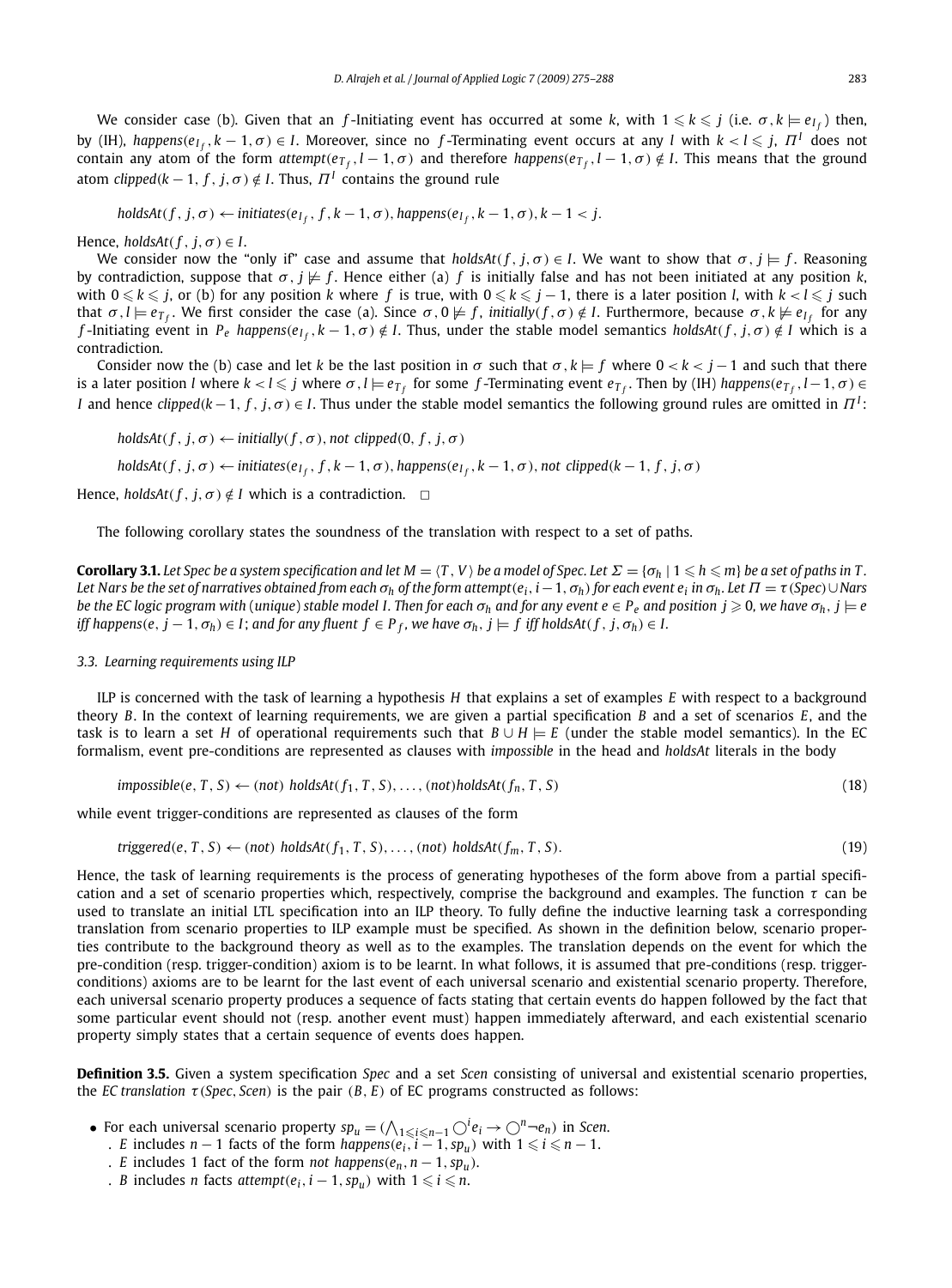- <span id="page-9-0"></span>• For each existential scenario property  $sp_{ex} = \bigwedge_{1 \leq i \leq k} \bigcirc^{i} e_i$  in *Scen.* 
	- *E* includes *k* facts of the form *happens*( $e_i$ ,  $i$  − 1,  $\overline{sp}_{ex}$ ) with 1  $\leq i \leq k$ .
	- *B* includes *k* facts of the form  $\text{attempt}(e_i, i − 1, sp_{ex})$  with  $1 \leq i \leq k$ .
- *B* includes all facts and rules in *τ (Spec)*.

As shown in the definition above, given a partial specification *Spec* and a set of scenario properties *Scen*, the translation *τ* gives a corresponding EC program consisting of a background theory *B* and a set of examples *E* where  $(B, E) = \tau(Spec, Scen)$ .

The utility of the transformation is demonstrated by Theorem 3.2, which shows that *τ* can be used to compute correct extensions via non-monotonic ILP. In particular, given a partial specification *Spec*, set of scenario properties *Scen*, the corresponding EC programs  $(B, E) = \tau$  (Spec, Scen), the hypothesis space HS is defined as the set of clauses of the form [\(18\)](#page-8-0) [and \(19\).](#page-8-0) Theorem 3.2 states that, given a set *Scen* of universal and existential scenario properties, any non-monotonic ILP solution to this problem can be translated back into a correct LTL extension of the initial *Spec* with respect *Scen*.

**Theorem 3.2.** Let Spec be a system specification, let Scen be a set of universal and existential scenario properties such that Spec  $\not\models sp_{ii}$ for all sp<sub>u<sub>i</sub></sub>  $\in$  Scen, and Spec  $\not\models \neg sp_{ex_i}$  for all sp<sub>ex<sub>i</sub></sub>  $\in$  Scen. Let  $(B, E) = \tau$  (Spec, Scen) be the corresponding EC program, and let HS *be the set of clauses of the form* (18) *and* [\(19\)](#page-8-0)*—i.e. the set of all EC pre-condition and trigger-condition rules. Then, for any inductive generalisation H of E w.r.t. B and HS, the corresponding set Pre* ∪ *Trig* =  $\tau^{-1}(H)$  of LTL pre-condition and trigger-condition axioms is *a correct extension of Spec with respect to Scen.*

**Proof.** Given Pre  $\cup$  Trig =  $\tau^{-1}(H)$ , we want to show that Spec  $\cup$  Pre  $\cup$  Trig  $\models sp_{u_i}$  and Spec  $\cup$  Pre  $\cup$  Trig  $\not\models \neg sp_{ex_j}$  for each  $sp_{u_i}$ and  $sp_{ex_i}$  in *Scen*.

Consider the second case first.

 $S$ uppose that  $Spec\cup Pre\cup Trig \models \neg sp_{ex_j}$ , for some existential scenario property  $sp_{ex_j}$  of the form  $\bigwedge_{1\leqslant k\leqslant m_j-1}\bigcirc^ke_k\wedge\bigcirc^{m_j}e_k$ This means that Spec  $\cup$  Pre  $\cup$  Trig does not contain a path of the form  $\sigma_{ex_j} = s_0 \mathcal{R}_{e_1} s_1, \ldots, s_{m_j-1} \mathcal{R}_{e} s_{m_j}$ . So Spec  $\cup$  Pre  $\cup$  Trig includes a precondition for an event  $e_h$ , with  $1 \le h \le m_i - 1$ , or for *e*.

Assume *Spec* ∪ *Pre* ∪ *Trig* includes a precondition for an event *eh*. Consider *Spec* to include such a pre-condition. Then the path  $\sigma_{ex} = s_0 \mathcal{R}_{e_1} s_1, \ldots, s_{h-1} \mathcal{R}_{e_h} s_h$  would also not exist already in the model *M*, which is inconsistent with our given initial assumption. Therefore, *Pre* ∪ *Trig* includes a precondition on *eh* where the antecedent is satisfied at state *sh*−<sup>1</sup> of  $\sigma_{ex}$  and therefore  $\sigma_{ex} \models \bigcirc^h \neg e_h.$  Now, the program  $\Pi=(B\cup H)$  is equal to  $\tau$  (Spec  $\cup$  Pre  $\cup$  Trig)  $\cup$  Nars with respect to the path(s) associated with the properties in *Scen*. So by [Corollary 3.1](#page-8-0) we have that  $B \cup H \models happens(e_k, k-1, sp_{ex_j})$  where  $1 \leq k \leq h-1$ ,  $B \cup H \models$  happens $(e_k, k-1, sp_{ex_j})$  where  $h+1 \leq k \leq m_j-1$ ,  $B \cup H \models$  happens $(e, m_j-1, sp_{ex_j})$  and  $B \cup H \models$ *not happens* $(e_h, h-1, sp_{e\chi_j})$ , which is in contradiction with the fact that  $B \cup H \models E$ .

Then *Spec* ∪ *Pre* ∪ *Trig* includes a precondition for *e*. Consider *Spec* to include such a pre-condition. Therefore the path *s*<sub>0</sub>R<sub>e1</sub> *s*<sub>1</sub>,..., *s<sub>m<sub>j</sub>*−1</sub>R<sub>e</sub> *s<sub>m<sub>i</sub>*</sub> would also not exist already in the model *M*, which is inconsistent with our given initial assumption. Moreover, *Pre* ∪ *Trig* includes a precondition on *e*. Consider the sub-path  $s_0 \mathcal{R}_{e_1} s_1, \ldots, s_{m_j-2} \mathcal{R}_{e} s_{m_j-1}$  in which *e* does not occur. Now, the program *Π* = *(B* ∪ *H)* is equal to *τ (Spec* ∪ *Pre* ∪ *Trig)* ∪ *Nars* with respect to the path(s) associated with the properties in Scen. So by [Corollary 3.1](#page-8-0) we have that  $B\cup H\models happens(e_k,k-1,sp_{ex_j})$  where  $1\leqslant k\leqslant m_j-1$  and *B*∪*H*  $\models$  *not happens*(*e, m<sub>j</sub>* − 1*, sp<sub>ex<sub>j</sub></sub>), which is in contradiction with the fact that <i>B*∪*H*  $\models$  *E*.

We now show that *Spec* ∪ *Pre* ∪ *Trig*  $\models$  *sp*<sub>*u<sub>i</sub>*</sub> for all *sp*<sub>*u<sub>i</sub>*</sub> in *Scen*.

Reasoning by contradiction, we assume that *Spec* ∪ *Pre*  $\not\models sp_{u_i}$  for some  $sp_{u_i}$  of the form  $\bigwedge_{1\leqslant l\leqslant n_i-1}\bigcirc^le e_l\to \bigcirc^{n_i}-e$ . This means that the model of Spec $\cup$  Pre $\cup$  Trig includes the path  $s_0 \mathcal{R}_{e_1} s_1, \ldots, s_{n_i-1} \mathcal{R}_e s_{n_i}$ . Now, the program  $\Pi = (B \cup H)$  is equal to *τ (Spec* ∪ *Pre* ∪ *Trig)* ∪ *Nars* with respect to all path(s) associated to the scenario properties in *Scen*. By [Corollary 3.1](#page-8-0) we have that  $B\cup H \models$  happens $(e_l, l-1, sp_{u_i})$  where  $1 \leq l \leq n_i-1$  and  $B\cup H \models$  happens $(e, n_i-1, sp_{u_i})$ , which is in contradiction with the fact that  $B \cup H \models E$ .  $\Box$ 

In other words, for a given *B* and *E*, any inductive solution of the form [\(18\) and \(19\)](#page-8-0) once translated back into LTL and added to the original partial specification will have the effect of eliminating all paths in *T* which violate all  $sp_{u_i}$  while maintaining at least one path satisfying the corresponding  $sp_{ex}$ , properties.

#### **4. Case study: A Mine Pump control system**

This section presents an extension of the case study used in [\[1\]](#page-13-0) as an application of the learning approach proposed in this paper to a event-driven system involving a Mine Pump Controller [\[8\].](#page-13-0) This is a system that is supposed to monitor and control water levels in a mine, to prevent water overflow. It is composed of a pump for pumping mine-water up to the surface and sensors for monitoring the water levels and methane percentage. The pump must be activated once the water has reached pre-set high water level and deactivated once it reaches low water level. Moreover, the pump must be switched off if the percentage of methane in the mine exceeds a certain critical limit.

An initial partial system specification *Spec* is given along with a set of universal and existential scenario properties, written in an LTL language with fluent propositions  $P_f = \{pumpOn, criticalMethod, highWater\}$  and event propositions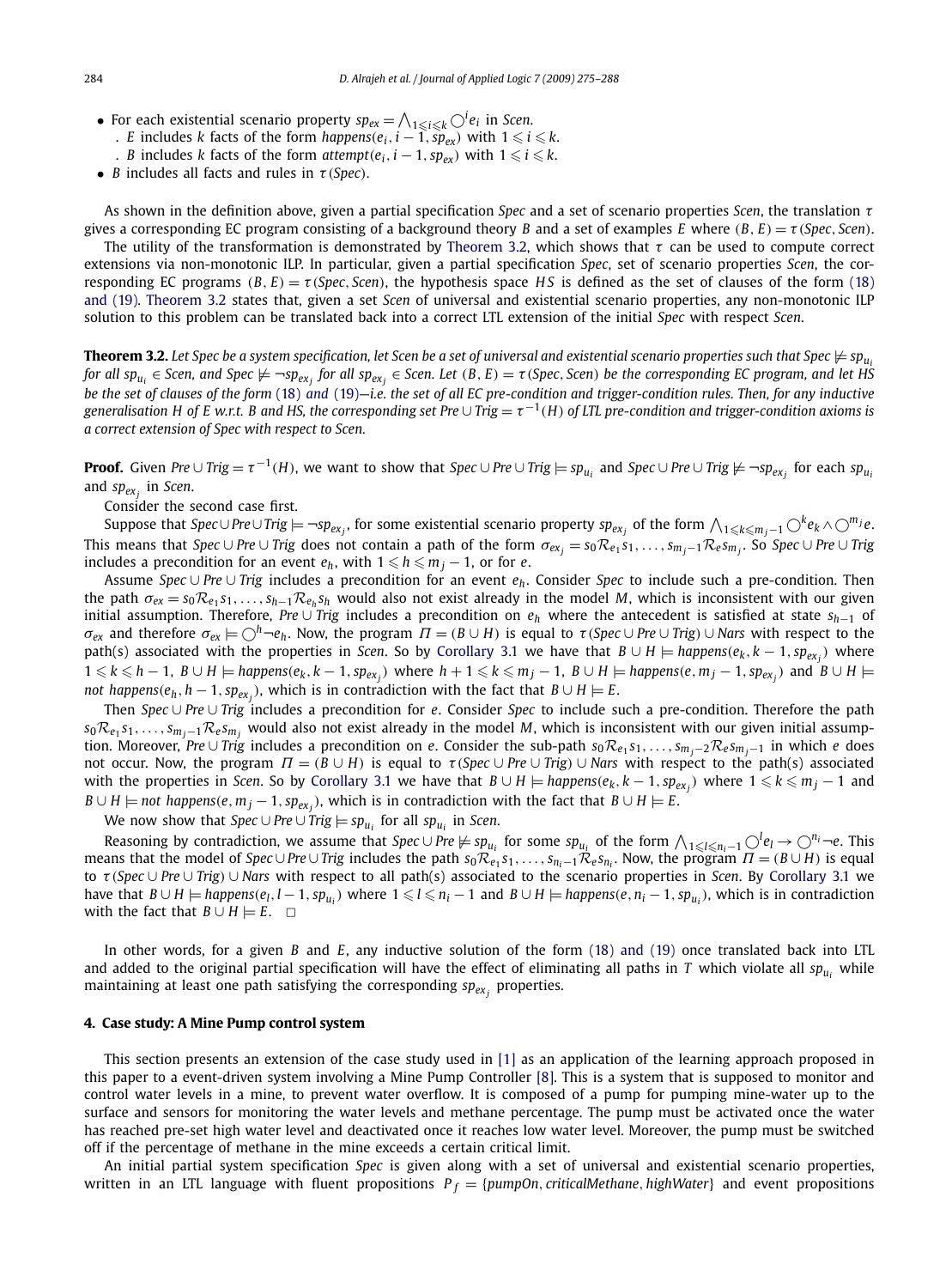$P_e = {turnPumpOn, turnPumpOff, signalAlarm, signalNotAlarm, signalCriticalMethod, signalNotCriticalMethod.$ *signalLowWater*}. The specification includes information about the initial state of the system, persistence axioms, effect axioms and a single trigger-condition axiom, all formalised as follows:

| $(\neg criticalMethod) \land \neg pumpOn \land \neg highWater)$                                 | (20) |
|-------------------------------------------------------------------------------------------------|------|
| $\Box$ (criticalMethane $\rightarrow$ (criticalMethane W signalNotCriticalMethane))             | (21) |
| $\Box(\neg criticalMethod) \rightarrow (\neg criticalMethod)$ we signal Critical Methane $\Box$ | (22) |
| $\Box$ (pumpOn $\rightarrow$ (pumpOn W turnPumpOff))                                            | (23) |
| $\Box(\neg \text{pumpOn} \rightarrow (\neg \text{pumpOn} \ W \ \text{turnPumpOn}))$             | (24) |
| $\Box$ (highWater $\rightarrow$ (highWater W signalLowWater))                                   | (25) |
| $\Box(\neg highWater \rightarrow (\neg highWater \ W signal High Water))$                       | (26) |
| $\Box$ (signalCriticalMethane $\rightarrow$ criticalMethane)                                    | (27) |
| $\Box$ (signalNotCriticalMethane $\rightarrow \neg$ criticalMethane)                            | (28) |
| $\Box$ (signalHighWater $\rightarrow$ highWater)                                                | (29) |
| $\Box$ (signalLowWater $\rightarrow \neg$ highWater)                                            | (30) |
| $\Box$ (turnPumpOn $\rightarrow$ pumpOn)                                                        | (31) |
| $\Box$ (turnPumpOff $\rightarrow \neg$ pumpOn)                                                  | (32) |
| $\Box$ (criticalMethane $\land$ pumpOn $\rightarrow$ $\bigcap$ turnPumpOff).                    | (33) |

Eq. (20) defines the negative initial state of the system, Eqs. (21)–(26) specify the persistence axioms and Eqs. (27)–(32) define the effect axioms and finally Eq. (33) specifies a trigger-condition axiom. Note that because all fluents are assumed to be initially false, the specification does not include a positive initial state axiom.

A consistent set of positive and negative scenarios for this system are given by the following formulae:

| $sp_{u_1} = \langle signalCriticalMethod$ signal High Water, turn Pump On $\rangle$ <sup>-</sup> | (34) |
|--------------------------------------------------------------------------------------------------|------|
| $sp_{u_2}$ = $\langle$ signalCriticalMethane, signalAlarm $\rangle$ <sup>-</sup>                 | (35) |
| $sp_{u_2} = \langle signalLowWater, turnPumpOn \rangle$ <sup>-</sup>                             | (36) |
| $sp_{ex_1} = \langle signalNotCriticalMethod, signalHighWater, turnPumpOn \rangle^+.$            | '37) |

Applying the translation *τ* to the specification and scenario properties above results in an ILP theory *B* composed of the EC core axioms and the following clauses:

*initiates(signalCriticalMethane, criticalMethane, T , S)*. *terminates(signalNotCriticalMethane, criticalMethane, T , S)*. *initiates(signalHighWater, highWater, T , S)*. *terminates(signalLowWater, highWater, T , S)*. *initiates(turnPumpOn, pumpOn, T , S)*. *terminates(turnPumpOff, pumpOn, T , S)*. triggered(turnPumpOff, T, S)  $\leftarrow$  holdsAt(criticalMethane, T, S), holdsAt(pumpOn, T, S). *attempt(signalCriticalMethane,* 0*, spu*<sup>1</sup> *)*. *attempt(signalHighWater,* 1*, spu*<sup>1</sup> *)*.

| attempt(signalCriticalMethane, $0, sp_{u_2}$ ).<br>attempt(turnPumpOn, 2, $sp_{u_1}$ ).<br>attempt(signalAlarm, $1, sp_{u_2}$ ).<br>attempt(signalLowWater, $0, sp_{u_2}$ ).<br>attempt(signalNotCriticalMethane, $0, sp_{ex_1}$ ).<br>attempt(turnPumpOn, $1, sp_{u_3}$ ). |
|-----------------------------------------------------------------------------------------------------------------------------------------------------------------------------------------------------------------------------------------------------------------------------|
|                                                                                                                                                                                                                                                                             |
|                                                                                                                                                                                                                                                                             |
|                                                                                                                                                                                                                                                                             |
| attempt(signalHighWater, $1, sp_{ex_1}$ ).<br>attempt(turnPumpOn, 2, $sp_{ex_1}$ ).                                                                                                                                                                                         |

In addition, the translation produces the following set of ILP examples (for convenience, only the literals containing system events are shown here as the environmental events are trivially explained by the prior theory):

| not happens(turnPumpOn, 2, sp <sub>u1</sub> ). | not happens(signalAlarm, 1, $sp_{u_2}$ ). |
|------------------------------------------------|-------------------------------------------|
| not happens(turnPumpOn, 1, sp <sub>u3</sub> ). | happens (turnPumpOn, 2, $sp_{ex_1}$ ).    |

In order for XHAIL to learn pre- and trigger-conditions, the following mode declarations are used.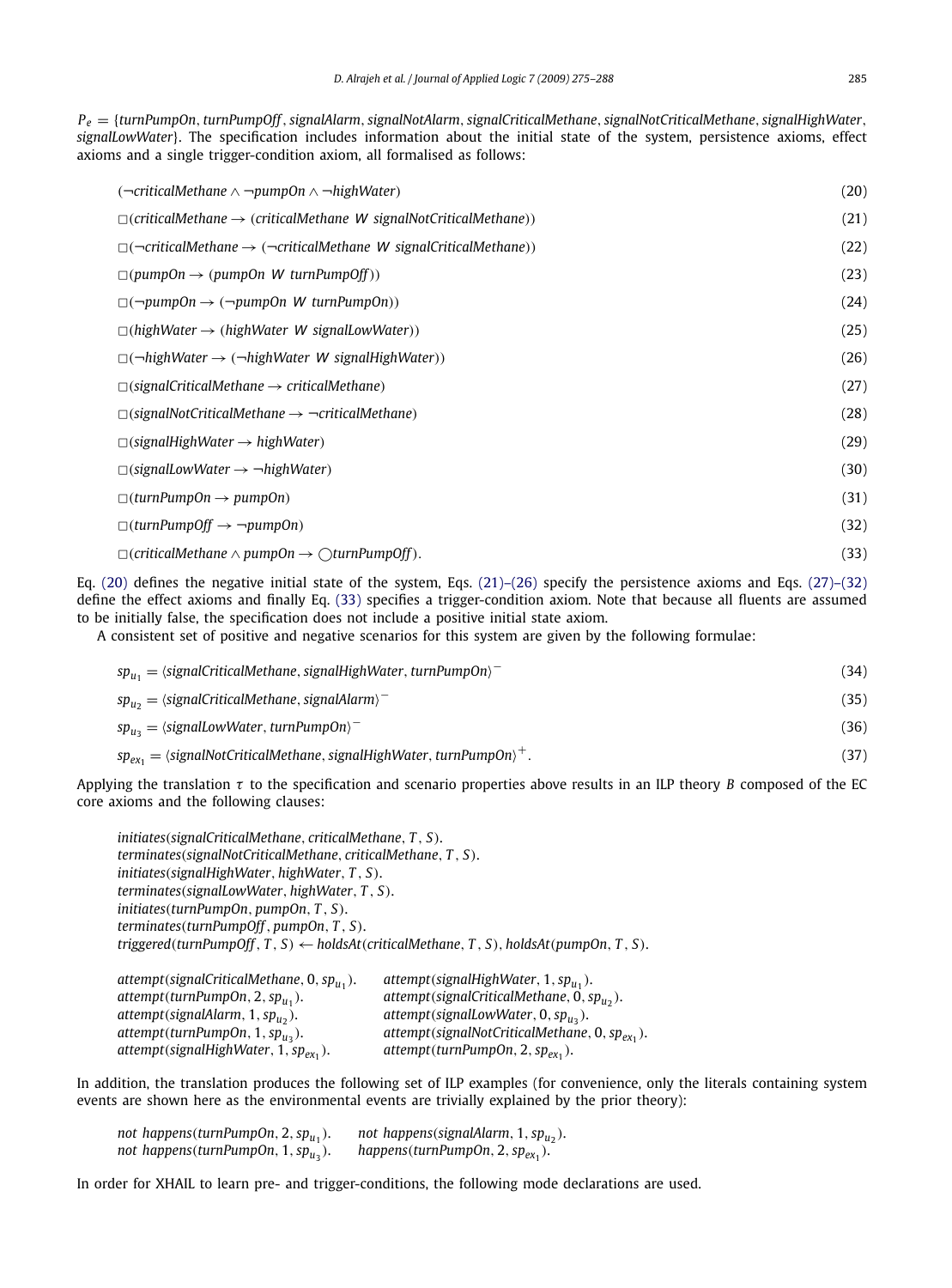*modeh(*∗*,impossible(*#*event,*+*time,*+*scenario)) modeh(*∗*,triggered(*#*event,*+*time,*+*scenario)) modeb(*∗*, holdsAt(*#*fluent,*+*time,*+*scenario)) modeb(*∗*, not holdsAt(*#*fluent,*+*time,*+*scenario)).*

These mode declarations ensure the hypothesis space *HS* consists of clauses of the form [\(18\) and \(19\)](#page-8-0) with atoms impossible(e, T, S) and triggered(e, T, S) in the head and literals of the form (not) holds $At(e, T, S)$  in the body.

When applied to the inputs *B*, *E* and *M*, XHAIL computes the smallest size of abductive explanation and returns 27 *minimal* explanations each containing 3 atoms. One of these is the set  $Δ =$ 

 $triggered(turnPumpOff, 2, sp<sub>u<sub>1</sub></sub>)$  $triggered(signal Alarm, 1, sp<sub>u<sub>2</sub></sub>)$  $triggered(turnPumpOff, 1, sp<sub>u2</sub>)$ (39)

 $impossible(turnPumpOn, 1, sp<sub>u<sub>2</sub></sub>)$ .

The abductive computation of the predicate *triggered* makes use of the rule [\(6\)](#page-4-0) of the EC core axioms. This enables the explanation of not happen(turnPumpOn, 2, sp<sub>u</sub>) in E in terms of the abductive assumption triggered(turnPumpOff, 2, sp<sub>u</sub>) for the event *turnPumpOff* different from the system event *turnPumpOn*. Similarly for the other triggered abductive assumptions. The following set *K*1 is generated from the above abductive explanation.

*triggered(turnPumpOff, X*1*, X*2*)* ← *holdsAt(criticalMethane, X*1*, X*2*),*

*not holdsAt(pumpOn, X*1*, X*2*), not holdsAt(highWater, X*1*, X*2*). triggered(turnPumpOff, X*1*, X*2*)* ← *not holdsAt(criticalMethane, X*1*, X*2*), not holdsAt(highWater, X*1*, X*2*), not holdsAt(pumpOn, X*1*, X*2*).* (40) *impossible(turnPumpOn, X*1*, X*2*)* ← *holdsAt(criticalMethane, X*1*, X*2*), holdsAt(highW ater, X*1*, X*2*), not holdsAt(pumpOn, X*1*, X*2*).* Similarly, the following set *K*2 is computed as an alternative explanation. *triggered(turnPumpOff, X*1*, X*2*)* ← *holdsAt(criticalMethane, X*1*, X*2*), not holdsAt(pumpOn, X*1*, X*2*), not holdsAt(highWater, X*1*, X*2*). triggered(turnPumpOff, X*1*, X*2*)* ← *holdsAt(criticalMethane, X*1*, X*2*), not holdsAt(pumpOn, X*1*, X*2*), not holdsAt(highWater, X*1*, X*2*).* (41) *triggered(signalAlarm, X*1*, X*2*)* ← *holdsAt(criticalMethane, X*1*, X*2*), holdsAt(highWater, X*1*, X*2*), not holdsAt(pumpOn, X*1*, X*2*).* Both are generalised to give the following maximally compressive hypotheses  $H1 =$ *triggered(turnPumpOff, X*1*, X*2*)* ← *not holdsAt(highWater, X*1*, X*2*).*

 $i$ *mpossible*( $i$ *turnPumpOn,*  $X1, X2$ ) ←  $h$ olds $At$ ( $critical$  $M$ ethane,  $X1, X2$ ). (42)

and  $H2 =$ 

*triggered(turnPumpOff, X*1*, X*2*)* ← *holdsAt(criticalMethane, X*1*, X*2*),*

 $t$ riggered(turnPumpOff,  $X1, X2$ ) ← *not holdsAt*(*highWater, X*1*, X*2*).* (43)

triggered(signalAlarm,  $X1, X2$ )  $\leftarrow$  holdsAt(criticalMethane,  $X1, X2$ ), holdsAt(highWater,  $X1, X2$ ),

corresponding to the correct extensions

| $\Box(\neg highWater \rightarrow \bigcap turnPumpOff)$        | (44) |
|---------------------------------------------------------------|------|
| $\Box$ (criticalMethane $\rightarrow$ $\bigcirc$ -turnPumpOn) |      |

stating that the pump should not be turned on whenever the methane level is critical; and that it should be turned off whenever the water level is not above the threshold, and

✷*(criticalMethane* <sup>→</sup>*turnPumpOff)* ✷*(*¬*highWater* <sup>→</sup>*turnPumpOff)* ✷*(criticalMethane* <sup>∧</sup> *highWater* <sup>→</sup>*signalAlarm)* (45)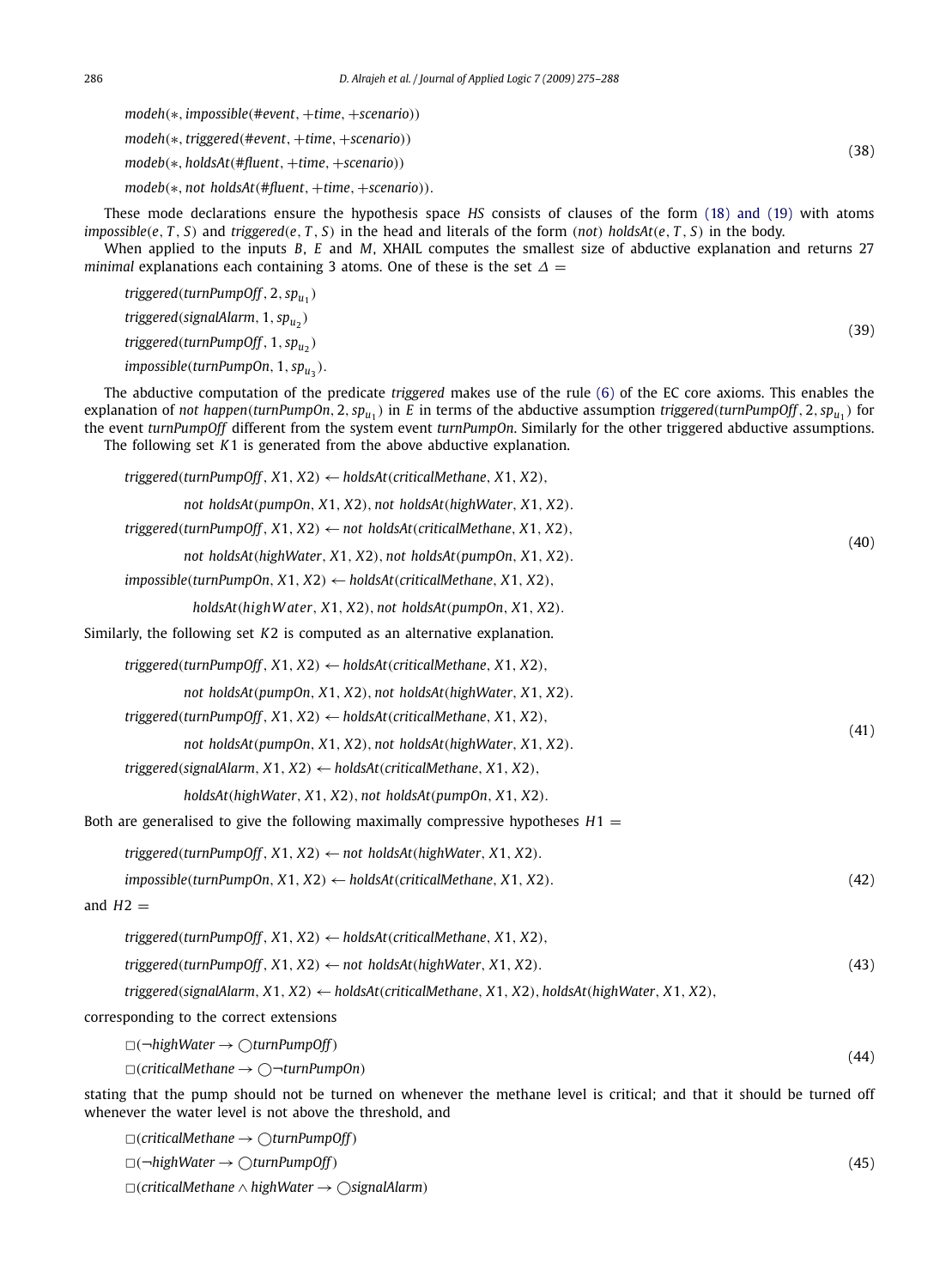stating that the pump should be turned off whenever the methane level is critical or whenever the water level is not high.

Any computed solution is guaranteed to be correct with respect to the given set of scenario properties. However, the choice among the possible sets of correct extensions is left to the engineer.

# **5. Related work**

Other automated reasoning techniques have increasingly been used in requirements engineering [\[3,4,10,25\].](#page-13-0) Among these, the work most related to our approach is [\[10\],](#page-13-0) where an *ad-hoc* inductive inference process is used in which high-level goals, expressed as temporal formulae, are derived from manually attuned scenarios provided by stakeholders. Each scenario is used to infer a set of goal assertions that explains it. Then each goal is added to the initial goal model, which is then analyzed using state-based analysis techniques (i.e. goal decomposition, conflict management and obstacle detection). The inductive inference procedure used in [\[10\]](#page-13-0) is mainly based on pure generalisation of the given scenarios and does not take into account the given (partial) goal model. It is therefore a potentially unsound inference process by the fact that the generated goals may well be inconsistent with the given (partial) goal model. Our approach, on the other hand, allows the goals to be expressed as part of the background knowledge for the learning, thus constraining the system to produce only those requirements that are consistent with the given goals. Our learned required preconditions can therefore be automatically added to the existing goal model.

The work in [\[3\]](#page-13-0) also proposes the use of inductive inference to generate behaviour models. It provides an automated technique for constructing LTSs from a set of user-defined scenarios. The synthesis procedure uses grammar induction to derive an LTS that covers all positive scenarios but none of the negative ones. The generated LTS can then be used for formal event-based analysis techniques (e.g. check against the goals expressed as safety properties). Our approach, on the other hand, uses the LTSA toolset [\[14\]](#page-13-0) to generate the LTS models directly from (synchronous) goal models, so our LTS models are always guaranteed to satisfy the given goals.

The ILP task defined in this paper is somewhat related to some earlier work in [\[18\]](#page-13-0) and [\[17\],](#page-13-0) where the ILP systems Progol5 and Alecto were applied to the learning of domain-specific EC axioms. Like XHAIL, these procedures employ an abductive reasoning module to enable the learning of predicates distinct from those in the examples—an ability that is clearly required in this application. However, unlike XHAIL, they do not have a well-defined semantics for non-definite programs and their handling of negation is rather limited [\[24\].](#page-13-0) In fact, the inability of Progol5 and Alecto to reason abductively through nested negations means that neither of these systems can solve the case study presented in this paper. Some related approaches for inferring action theories from examples are presented in [\[13\]](#page-13-0) and [\[22\],](#page-13-0) which reduce learning in the Situation Calculus to a monotonic ILP framework. These approaches work by pre- and post-processing the inputs and outputs of a conventional Horn Clause ILP system. This technique is very efficient, but is not as general as our own approach. An alternative method for nonmonotonic ILP under the stable model semantics is proposed in [\[26\],](#page-13-0) but cannot be used in our case study because it assumes the target predicate is the same as the examples. [\[26\]](#page-13-0) also includes a thorough review of previous work on non-monotonic ILP.

# **6. Conclusion and future work**

This paper presents a method for extending a partial system specification with event pre-conditions and triggerconditions from information provided by user scenarios using ILP. This involves transforming the initial specification and scenarios from an LTL representation into an EC logic program which is then used by a non-monotonic ILP system to learn the missing requirements. By exploiting the semantic relationship between LTL and EC, the approach provides a sound ILP computational "back-end" to a temporal formalism familiar to Requirements Engineers.

The approach could be adapted to learning partial system descriptions from example. This would correspond to learning *initiates* and *terminates* EC rules. In this way we would be able to provide support for the computation of system specifications from scenarios, as well as operational requirements, allowing the stakeholders to convey such descriptions purely in terms of narrative-style scenarios of system behaviours, rather than LTL representations.

Furthermore, within the context of learning triggers, the above approach can be adapted to learn trigger-conditions directly from scenarios rather that the core axiom [\(6\).](#page-4-0) In such cases, we would define other forms of universal and existential scenario properties. For instance, a universal scenario property for a trigger-condition would be  $(\bigwedge_{1\leqslant i\leqslant n-1}\bigcirc^ie_i\to\bigcirc^ne)$ meaning that any sub-path that satisfies the prefix  $\bigwedge_{1\leqslant i\leqslant n-1}\bigcirc^{i}e_i$  should immediately be followed by the event *e*. An existential universal scenario could be of the form  $(\bigwedge_{1\leqslant i\leqslant m-1}\bigcirc^ie_i\wedge\bigcirc^m\neg e)$  meaning that there is at least one path that satisfies the prefix and in which *e* is not triggered immediately afterwards. In this case, the learning would compute a set of trigger-conditions that cover all universal scenario properties of the above form and is consistent with those captured by the existential one. Clearly, the translation function described in [Definition 3.5](#page-8-0) would need to be adjusted to capture the different semantics in the EC program between the translation of universal scenario property described above and the positive existential scenario property of the form [\(16\).](#page-5-0) Similarly, it would need to reflect the difference between the existential scenario property described above and the negative universal scenario property of the form [\(17\).](#page-5-0) Furthermore, additional core axioms may be required to distinguish between events occurring due to a trigger-condition being satisfied (i.e. captured by the EC rule [\(5\)\)](#page-4-0) and ones which can occur merely because of their possibility (i.e. captured by the EC rule [\(4\)\)](#page-4-0).